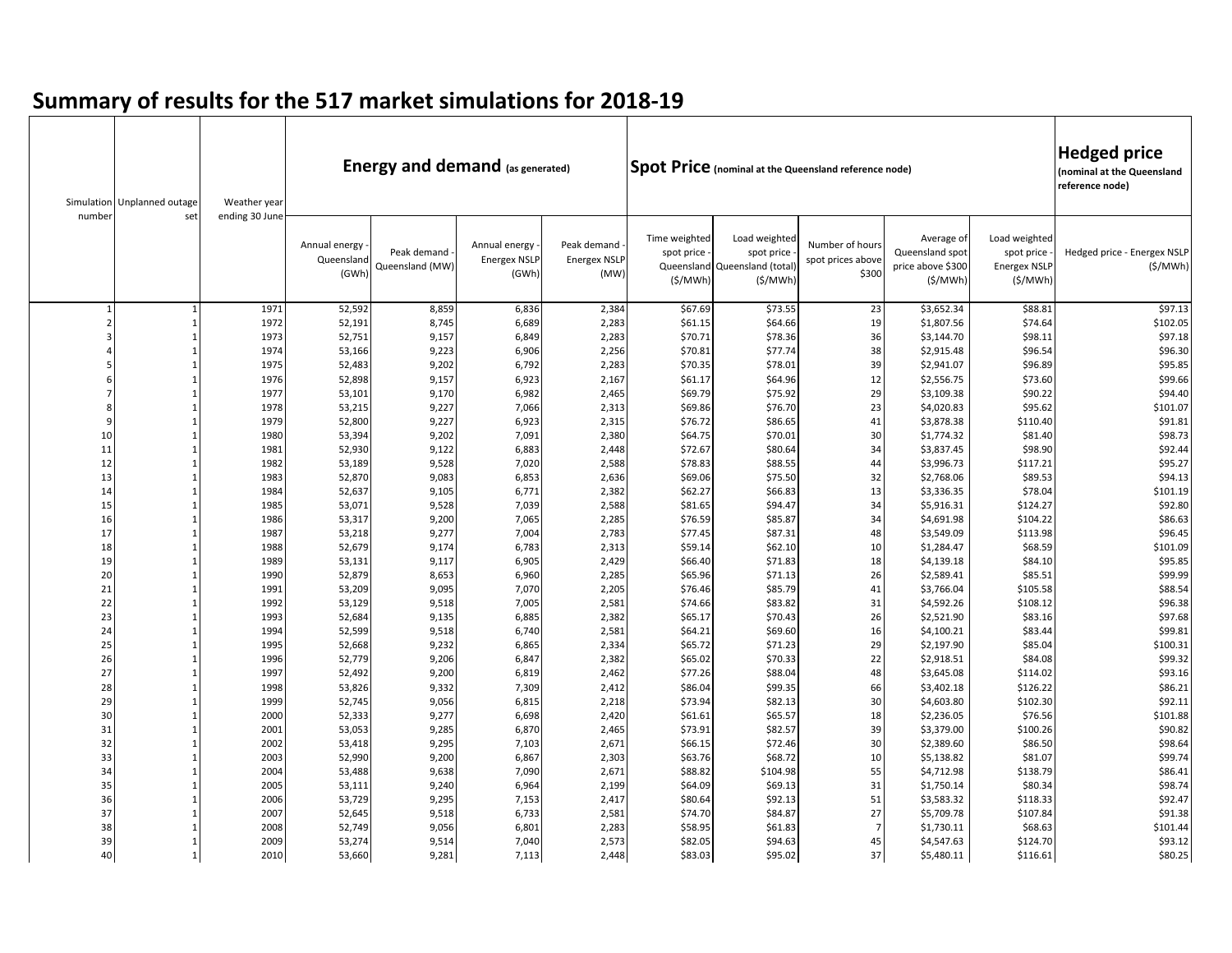| 41 | $\mathbf{1}$            | 2011         | 52,872 | 9,525 | 6,961 | 2,968 | \$81.87            | \$95.11  | 40      | \$5,050.70 | \$129.86           | \$103.64 |
|----|-------------------------|--------------|--------|-------|-------|-------|--------------------|----------|---------|------------|--------------------|----------|
| 42 | $\mathbf{1}$            | 2012         | 52,837 | 9,179 | 6,838 | 2,362 | \$58.24            | \$60.99  | 6       | \$581.13   | \$66.79            | \$102.06 |
| 43 | $\mathbf{1}$            | 2013         | 52,882 | 9,202 | 7,013 | 2,380 | \$64.93            | \$70.44  | 14      | \$4,469.56 | \$83.79            | \$98.29  |
| 44 | $\mathbf{1}$            | 2014         | 52,740 | 9,211 | 7,018 | 2,783 | \$61.76            | \$66.23  | $\bf 8$ | \$5,387.59 | \$77.18            | \$99.00  |
| 45 | $\mathbf{1}$            | 2015         | 53,781 | 9,491 | 7,052 | 2,671 | \$74.26            | \$84.03  | 33      | \$3,890.00 | \$107.67           | \$99.02  |
| 46 | $\mathbf{1}$            | 2016         | 54,035 | 9,486 | 7,098 | 2,579 | \$109.07           | \$130.39 | 86      |            | \$173.59           | \$61.41  |
|    |                         |              |        |       |       |       |                    |          |         | \$4,998.21 |                    | \$88.50  |
| 47 | $\mathbf{1}$            | 2017         | 54,213 | 9,631 | 7,355 | 2,968 | \$136.31           | \$172.18 | 123     | \$5,436.63 | \$257.78           |          |
| 48 | $\overline{2}$          | 1971         | 52,592 | 8,859 | 6,836 | 2,384 | \$65.13            | \$69.79  | 28      | \$2,280.10 | \$82.44            | \$98.09  |
| 49 | $\overline{2}$          | 1972         | 52,191 | 8,745 | 6,689 | 2,283 | \$63.24            | \$67.37  | 19      | \$2,980.99 | \$79.48            | \$99.90  |
| 50 | $\overline{2}$          | 1973         | 52,751 | 9,157 | 6,849 | 2,283 | \$69.29            | \$76.25  | 29      | \$3,518.06 | \$94.39            | \$96.57  |
| 51 | $\overline{2}$          | 1974         | 53,166 | 9,223 | 6,906 | 2,256 | \$84.81            | \$96.48  | 48      | \$4,906.10 | \$128.57           | \$87.12  |
| 52 | $\overline{2}$          | 1975         | 52,483 | 9,202 | 6,792 | 2,283 | \$69.05            | \$75.41  | 37      | \$2,770.89 | \$92.78            | \$96.54  |
| 53 | $\overline{2}$          | 1976         | 52,898 | 9,157 | 6,923 | 2,167 | \$61.86            | \$65.84  | 16      | \$2,482.33 | \$75.10            | \$98.65  |
| 54 | $\overline{2}$          | 1977         | 53,101 | 9,170 | 6,982 | 2,465 | \$76.80            | \$85.08  | 35      | \$4,394.27 | \$107.45           | \$91.60  |
| 55 | $\overline{2}$          | 1978         | 53,215 | 9,227 | 7,066 | 2,313 | \$68.67            | \$74.19  | 28      | \$3,035.48 | \$88.69            | \$96.19  |
| 56 | $\overline{2}$          | 1979         | 52,800 | 9,227 | 6,923 | 2,315 | \$78.52            | \$88.69  | 50      | \$3,565.41 | \$112.12           | \$87.99  |
| 57 | $\overline{2}$          | 1980         | 53,394 | 9,202 | 7,091 | 2,380 | \$66.95            | \$73.08  | 21      | \$3,551.88 | \$86.19            | \$95.92  |
| 58 | $\overline{2}$          | 1981         | 52,930 | 9,122 | 6,883 | 2,448 | \$71.12            | \$78.29  | 34      | \$3,513.17 | \$95.11            | \$92.21  |
| 59 | $\overline{2}$          | 1982         | 53,189 | 9,528 | 7,020 | 2,588 | \$87.28            | \$99.08  | 56      | \$4,503.42 | \$133.45           | \$87.53  |
| 60 | $\overline{2}$          | 1983         | 52,870 | 9,083 | 6,853 | 2,636 | \$76.24            | \$85.27  | 38      | \$4,092.02 | \$107.08           | \$89.52  |
| 61 | $\overline{2}$          | 1984         | 52,637 | 9,105 | 6,771 | 2,382 | \$66.49            | \$72.23  | 27      | \$3,073.70 | \$88.28            | \$98.96  |
| 62 | $\overline{2}$          | 1985         | 53,071 | 9,528 | 7,039 | 2,588 | \$72.92            | \$81.52  | 37      | \$3,446.17 | \$101.94           | \$95.00  |
| 63 | $\overline{2}$          | 1986         | 53,317 | 9,200 | 7,065 | 2,285 | \$82.25            | \$92.98  | 44      | \$4,767.46 | \$118.72           | \$85.34  |
| 64 | $\overline{2}$          | 1987         | 53,218 | 9,277 | 7,004 | 2,783 | \$75.01            | \$83.49  | 36      | \$4,159.52 | \$109.45           | \$99.39  |
| 65 | $\overline{2}$          | 1988         | 52,679 | 9,174 | 6,783 | 2,313 | \$59.71            | \$62.95  | 9       | \$2,258.27 | \$70.71            | \$101.03 |
| 66 | $\overline{2}$          | 1989         | 53,131 | 9,117 | 6,905 | 2,429 | \$69.20            | \$75.05  | 32      | \$3,178.15 | \$88.27            | \$91.14  |
| 67 | $\overline{2}$          | 1990         | 52,879 | 8,653 | 6,960 | 2,285 | \$69.85            | \$76.05  | 37      | \$2,814.15 | \$93.03            | \$95.67  |
| 68 | $\overline{2}$          | 1991         | 53,209 | 9,095 | 7,070 | 2,205 | \$72.90            | \$80.49  | 37      | \$3,394.34 | \$100.90           | \$95.27  |
| 69 | $\overline{2}$          | 1992         | 53,129 | 9,518 | 7,005 | 2,581 | \$65.84            | \$70.88  | 21      | \$3,141.84 | \$84.36            | \$98.26  |
| 70 | $\overline{2}$          |              |        |       |       |       |                    |          | 34      |            |                    | \$93.95  |
|    | $\overline{2}$          | 1993<br>1994 | 52,684 | 9,135 | 6,885 | 2,382 | \$69.34<br>\$65.99 | \$75.56  | 19      | \$3,039.05 | \$91.65<br>\$87.15 |          |
| 71 |                         |              | 52,599 | 9,518 | 6,740 | 2,581 |                    | \$71.68  |         | \$4,369.08 |                    | \$98.23  |
| 72 | $\overline{2}$          | 1995         | 52,668 | 9,232 | 6,865 | 2,334 | \$73.59            | \$82.77  | 35      | \$3,909.51 | \$105.92           | \$95.95  |
| 73 | $\overline{2}$          | 1996         | 52,779 | 9,206 | 6,847 | 2,382 | \$69.45            | \$75.88  | 34      | \$3,150.32 | \$95.01            | \$97.12  |
| 74 | $\overline{2}$          | 1997         | 52,492 | 9,200 | 6,819 | 2,462 | \$74.59            | \$84.21  | 40      | \$3,828.68 | \$107.25           | \$94.82  |
| 75 | $\overline{2}$          | 1998         | 53,826 | 9,332 | 7,309 | 2,412 | \$104.42           | \$126.09 | 79      | \$4,930.41 | \$175.14           | \$82.97  |
| 76 | $\overline{2}$          | 1999         | 52,745 | 9,056 | 6,815 | 2,218 | \$64.82            | \$69.96  | 19      | \$3,167.22 | \$82.86            | \$99.30  |
| 77 | $\overline{2}$          | 2000         | 52,333 | 9,277 | 6,698 | 2,420 | \$66.25            | \$71.84  | 24      | \$3,432.03 | \$87.75            | \$98.71  |
| 78 | $\overline{2}$          | 2001         | 53,053 | 9,285 | 6,870 | 2,465 | \$79.84            | \$90.54  | 44      | \$4,250.85 | \$113.46           | \$86.21  |
| 79 | $\overline{2}$          | 2002         | 53,418 | 9,295 | 7,103 | 2,671 | \$66.53            | \$72.65  | 32      | \$2,473.81 | \$88.09            | \$98.11  |
| 80 | $\overline{2}$          | 2003         | 52,990 | 9,200 | 6,867 | 2,303 | \$61.20            | \$64.77  | 10      | \$3,030.64 | \$72.86            | \$99.16  |
| 81 | $\overline{2}$          | 2004         | 53,488 | 9,638 | 7,090 | 2,671 | \$89.22            | \$104.98 | 61      | \$4,320.81 | \$139.14           | \$85.33  |
| 82 | $\overline{2}$          | 2005         | 53,111 | 9,240 | 6,964 | 2,199 | \$70.05            | \$77.18  | 27      | \$3,970.02 | \$95.31            | \$95.74  |
| 83 | $\overline{2}$          | 2006         | 53,729 | 9,295 | 7,153 | 2,417 | \$81.09            | \$91.57  | 43      | \$4,355.03 | \$117.32           | \$89.54  |
| 84 | $\overline{2}$          | 2007         | 52,645 | 9,518 | 6,733 | 2,581 | \$73.01            | \$81.72  | 26      | \$5,419.98 | \$101.66           | \$90.93  |
| 85 | $\overline{2}$          | 2008         | 52,749 | 9,056 | 6,801 | 2,283 | \$58.88            | \$61.72  | 10      | \$1,428.65 | \$67.96            | \$100.28 |
| 86 | $\overline{2}$          | 2009         | 53,274 | 9,514 | 7,040 | 2,573 | \$77.48            | \$86.55  | 41      | \$4,042.84 | \$112.64           | \$94.69  |
| 87 | $\overline{2}$          | 2010         | 53,660 | 9,281 | 7,113 | 2,448 | \$87.35            | \$100.78 | 61      | \$4,037.62 | \$126.20           | \$77.67  |
| 88 | $\overline{2}$          | 2011         | 52,872 | 9,525 | 6,961 | 2,968 | \$82.31            | \$95.29  | 39      | \$5,298.82 | \$128.72           | \$99.49  |
| 89 | $\overline{2}$          | 2012         | 52,837 | 9,179 | 6,838 | 2,362 | \$61.48            | \$65.16  | 13      | \$2,632.25 | \$73.98            | \$99.58  |
| 90 | $\overline{2}$          | 2013         | 52,882 | 9,202 | 7,013 | 2,380 | \$66.81            | \$72.67  | 25      | \$3,236.90 | \$87.57            | \$96.98  |
| 91 | $\overline{2}$          | 2014         | 52,740 | 9,211 | 7,018 | 2,783 | \$60.56            | \$64.29  | 6       | \$5,537.66 | \$73.77            | \$99.60  |
| 92 | $\overline{2}$          | 2015         | 53,781 | 9,491 | 7,052 | 2,671 | \$74.60            | \$83.56  | 34      | \$3,932.79 | \$103.28           | \$92.88  |
| 93 |                         | 2016         | 54,035 | 9,486 | 7,098 | 2,579 | \$99.82            | \$116.29 | 89      | \$3,930.20 | \$146.65           | \$62.43  |
| 94 | $\overline{2}$          | 2017         | 54,213 | 9,631 | 7,355 | 2,968 | \$146.89           | \$188.50 | 113     | \$6,735.31 | \$278.85           | \$71.94  |
| 95 | $\overline{\mathbf{3}}$ | 1971         | 52,592 | 8,859 | 6,836 | 2,384 | \$68.79            | \$74.78  | 28      | \$3,345.03 | \$92.66            | \$98.19  |
|    |                         |              |        |       |       |       |                    |          |         |            |                    |          |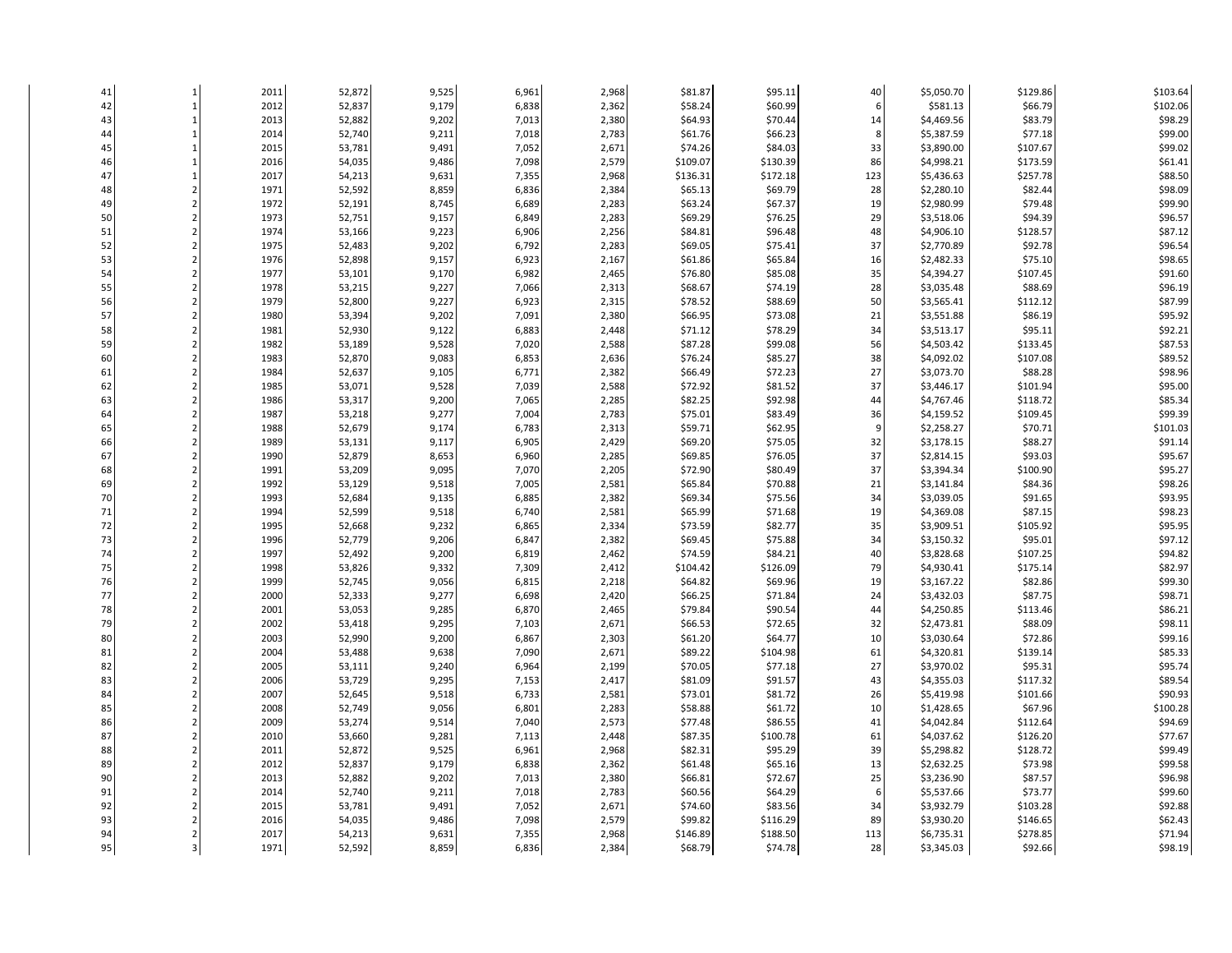| 96  |   | 1972 | 52,191 | 8,745 | 6,689 | 2,283 | \$61.60  | \$65.29  | 18             | \$2,255.66 | \$75.37  | \$100.88 |
|-----|---|------|--------|-------|-------|-------|----------|----------|----------------|------------|----------|----------|
| 97  |   | 1973 | 52,751 | 9,157 | 6,849 | 2,283 | \$72.83  | \$80.90  | 28             | \$4,747.02 | \$104.01 | \$96.40  |
| 98  |   | 1974 | 53,166 | 9,223 | 6,906 | 2,256 | \$72.99  | \$80.50  | 39             | \$3,376.88 | \$100.67 | \$94.19  |
| 99  | З | 1975 | 52,483 | 9,202 | 6,792 | 2,283 | \$70.58  | \$77.72  | 28             | \$4,135.55 | \$99.33  | \$98.87  |
| 100 |   | 1976 | 52,898 | 9,157 | 6,923 | 2,167 | \$61.98  | \$66.05  | 16             | \$2,540.91 | \$75.51  | \$99.26  |
| 101 |   | 1977 | 53,101 | 9,170 | 6,982 | 2,465 | \$72.80  | \$79.99  | 31             | \$3,852.79 | \$100.27 | \$96.37  |
| 102 |   | 1978 | 53,215 | 9,227 | 7,066 | 2,313 | \$73.32  | \$80.51  | 32             | \$3,946.19 | \$101.71 | \$98.36  |
| 103 |   | 1979 | 52,800 | 9,227 | 6,923 | 2,315 | \$82.28  | \$95.08  | 43             | \$4,927.14 | \$123.85 | \$86.92  |
| 104 |   | 1980 | 53,394 | 9,202 | 7,091 | 2,380 | \$63.99  | \$68.70  | 21             | \$2,281.31 | \$79.15  | \$97.91  |
| 105 |   | 1981 | 52,930 | 9,122 | 6,883 | 2,448 | \$72.99  | \$80.66  | 32             | \$4,228.52 | \$100.29 | \$92.50  |
| 106 |   | 1982 | 53,189 | 9,528 | 7,020 | 2,588 | \$82.64  | \$93.55  | 52             | \$4,088.86 | \$125.14 | \$93.22  |
| 107 |   | 1983 | 52,870 | 9,083 | 6,853 | 2,636 | \$68.54  | \$74.44  | 30             | \$2,868.91 | \$89.36  | \$96.17  |
| 108 |   | 1984 | 52,637 | 9,105 | 6,771 | 2,382 | \$65.53  | \$71.05  | 18             | \$4,103.89 | \$85.66  | \$98.90  |
| 109 |   | 1985 | 53,071 | 9,528 | 7,039 | 2,588 | \$76.68  | \$86.63  | 39             | \$4,135.03 | \$113.92 | \$96.79  |
| 110 |   | 1986 | 53,317 | 9,200 | 7,065 | 2,285 | \$82.59  | \$93.81  | 39             | \$5,485.43 | \$116.31 | \$82.78  |
| 111 |   | 1987 | 53,218 | 9,277 | 7,004 | 2,783 | \$73.95  | \$82.18  | 35             | \$4,011.04 | \$107.37 | \$99.48  |
| 112 |   | 1988 | 52,679 | 9,174 | 6,783 | 2,313 | \$60.40  | \$63.81  | 12             | \$2,121.36 | \$71.90  | \$100.67 |
| 113 |   | 1989 | 53,131 | 9,117 | 6,905 | 2,429 | \$69.98  | \$76.73  | 27             | \$4,054.72 | \$92.81  | \$93.86  |
| 114 |   | 1990 | 52,879 | 8,653 | 6,960 | 2,285 | \$74.15  | \$81.68  | 32             | \$4,434.41 | \$104.78 | \$95.40  |
| 115 |   | 1991 | 53,209 | 9,095 | 7,070 | 2,205 | \$67.17  | \$72.64  | 28             | \$2,634.17 | \$84.65  | \$94.26  |
| 116 |   | 1992 | 53,129 | 9,518 | 7,005 | 2,581 | \$66.72  | \$71.88  | 20             | \$3,742.36 | \$87.05  | \$98.67  |
| 117 |   | 1993 | 52,684 | 9,135 | 6,885 | 2,382 | \$69.11  | \$75.37  | 32             | \$3,200.04 | \$91.93  | \$94.88  |
| 118 |   | 1994 | 52,599 | 9,518 | 6,740 | 2,581 | \$61.77  | \$65.96  | 15             | \$2,983.38 | \$77.98  | \$101.97 |
| 119 |   | 1995 | 52,668 | 9,232 | 6,865 | 2,334 | \$67.94  | \$73.99  | 33             | \$2,655.81 | \$92.23  | \$100.22 |
| 120 |   | 1996 | 52,779 | 9,206 | 6,847 | 2,382 | \$64.73  | \$69.60  | 17             | \$3,738.02 | \$84.19  | \$100.25 |
| 121 |   | 1997 | 52,492 | 9,200 | 6,819 | 2,462 | \$75.06  | \$84.57  | 29             | \$5,333.52 | \$109.72 | \$94.40  |
| 122 |   | 1998 | 53,826 | 9,332 | 7,309 | 2,412 | \$88.59  | \$103.22 | 68             | \$3,656.27 | \$138.55 | \$91.41  |
| 123 |   | 1999 | 52,745 | 9,056 | 6,815 | 2,218 | \$72.80  | \$80.56  | 32             | \$4,091.87 | \$100.23 | \$93.23  |
| 124 |   | 2000 | 52,333 | 9,277 | 6,698 | 2,420 | \$72.60  | \$80.21  | 26             | \$5,315.99 | \$102.46 | \$95.43  |
| 125 |   | 2001 | 53,053 | 9,285 | 6,870 | 2,465 | \$74.76  | \$83.40  | 41             | \$3,462.03 | \$101.40 | \$88.84  |
| 126 |   | 2002 | 53,418 | 9,295 | 7,103 | 2,671 | \$66.46  | \$72.29  | 24             | \$3,173.65 | \$86.20  | \$97.22  |
| 127 |   | 2003 | 52,990 | 9,200 | 6,867 | 2,303 | \$62.46  | \$67.11  | 12             | \$3,493.84 | \$77.88  | \$99.94  |
| 128 |   | 2004 | 53,488 | 9,638 | 7,090 | 2,671 | \$80.25  | \$92.86  | 40             | \$4,624.19 | \$121.16 | \$92.43  |
| 129 |   | 2005 | 53,111 | 9,240 | 6,964 | 2,199 | \$60.95  | \$64.74  | 13             | \$1,885.04 | \$73.28  | \$100.38 |
| 130 |   | 2006 | 53,729 | 9,295 | 7,153 | 2,417 | \$78.86  | \$89.88  | 46             | \$3,669.62 | \$114.15 | \$92.57  |
| 131 |   | 2007 | 52,645 | 9,518 | 6,733 | 2,581 | \$71.62  | \$79.80  | 25             | \$5,212.96 | \$99.95  | \$93.82  |
| 132 |   | 2008 | 52,749 | 9,056 | 6,801 | 2,283 | \$58.92  | \$61.72  | $\overline{7}$ | \$1,867.99 | \$67.98  | \$100.87 |
| 133 |   | 2009 | 53,274 | 9,514 | 7,040 | 2,573 | \$72.75  | \$80.90  | 38             | \$3,282.60 | \$102.15 | \$96.68  |
| 134 |   | 2010 | 53,660 | 9,281 | 7,113 | 2,448 | \$82.48  | \$93.81  | 55             | \$3,679.41 | \$116.33 | \$82.50  |
| 135 |   | 2011 | 52,872 | 9,525 | 6,961 | 2,968 | \$87.57  | \$103.21 | 38             | \$6,619.89 | \$145.17 | \$104.43 |
| 136 |   | 2012 | 52,837 | 9,179 | 6,838 | 2,362 | \$60.81  | \$64.38  | 13             | \$2,171.95 | \$72.25  | \$99.94  |
| 137 |   | 2013 | 52,882 | 9,202 | 7,013 | 2,380 | \$62.39  | \$66.38  | 15             | \$2,758.33 | \$77.25  | \$99.73  |
| 138 |   | 2014 | 52,740 | 9,211 | 7,018 | 2,783 | \$59.60  | \$62.88  | 5              | \$5,126.96 | \$71.25  | \$99.88  |
| 139 |   | 2015 | 53,781 | 9,491 | 7,052 | 2,671 | \$70.17  | \$77.67  | 36             | \$2,666.26 | \$94.39  | \$96.90  |
| 140 |   | 2016 | 54,035 | 9,486 | 7,098 | 2,579 | \$101.92 | \$119.36 | 85             | \$4,326.43 | \$156.76 | \$68.45  |
| 141 |   | 2017 | 54,213 | 9,631 | 7,355 | 2,968 | \$123.19 | \$153.48 | 105            | \$5,275.24 | \$223.78 | \$87.30  |
| 142 |   | 1971 | 52,592 | 8,859 | 6,836 | 2,384 | \$66.29  | \$71.57  | 23             | \$3,232.04 | \$87.76  | \$100.26 |
| 143 |   | 1972 | 52,191 | 8,745 | 6,689 | 2,283 | \$64.88  | \$69.72  | 22             | \$3,227.85 | \$83.56  | \$99.75  |
| 144 |   | 1973 | 52,751 | 9,157 | 6,849 | 2,283 | \$63.18  | \$67.92  | 15             | \$3,186.28 | \$80.45  | \$101.10 |
| 145 |   | 1974 | 53,166 | 9,223 | 6,906 | 2,256 | \$69.82  | \$76.51  | 40             | \$2,643.12 | \$94.00  | \$96.07  |
| 146 |   | 1975 | 52,483 | 9,202 | 6,792 | 2,283 | \$74.18  | \$83.62  | 38             | \$3,922.95 | \$107.20 | \$94.50  |
| 147 |   | 1976 | 52,898 | 9,157 | 6,923 | 2,167 | \$60.78  | \$64.54  | 13             | \$2,202.12 | \$73.27  | \$100.41 |
| 148 |   | 1977 | 53,101 | 9,170 | 6,982 | 2,465 | \$69.56  | \$75.80  | 38             | \$2,448.00 | \$90.26  | \$94.84  |
| 149 |   | 1978 | 53,215 | 9,227 | 7,066 | 2,313 | \$73.94  | \$81.14  | 27             | \$4,913.77 | \$99.08  | \$90.60  |
| 150 |   | 1979 | 52,800 | 9,227 | 6,923 | 2,315 | \$69.73  | \$76.99  | 34             | \$2,970.07 | \$92.28  | \$93.37  |
|     |   |      |        |       |       |       |          |          |                |            |          |          |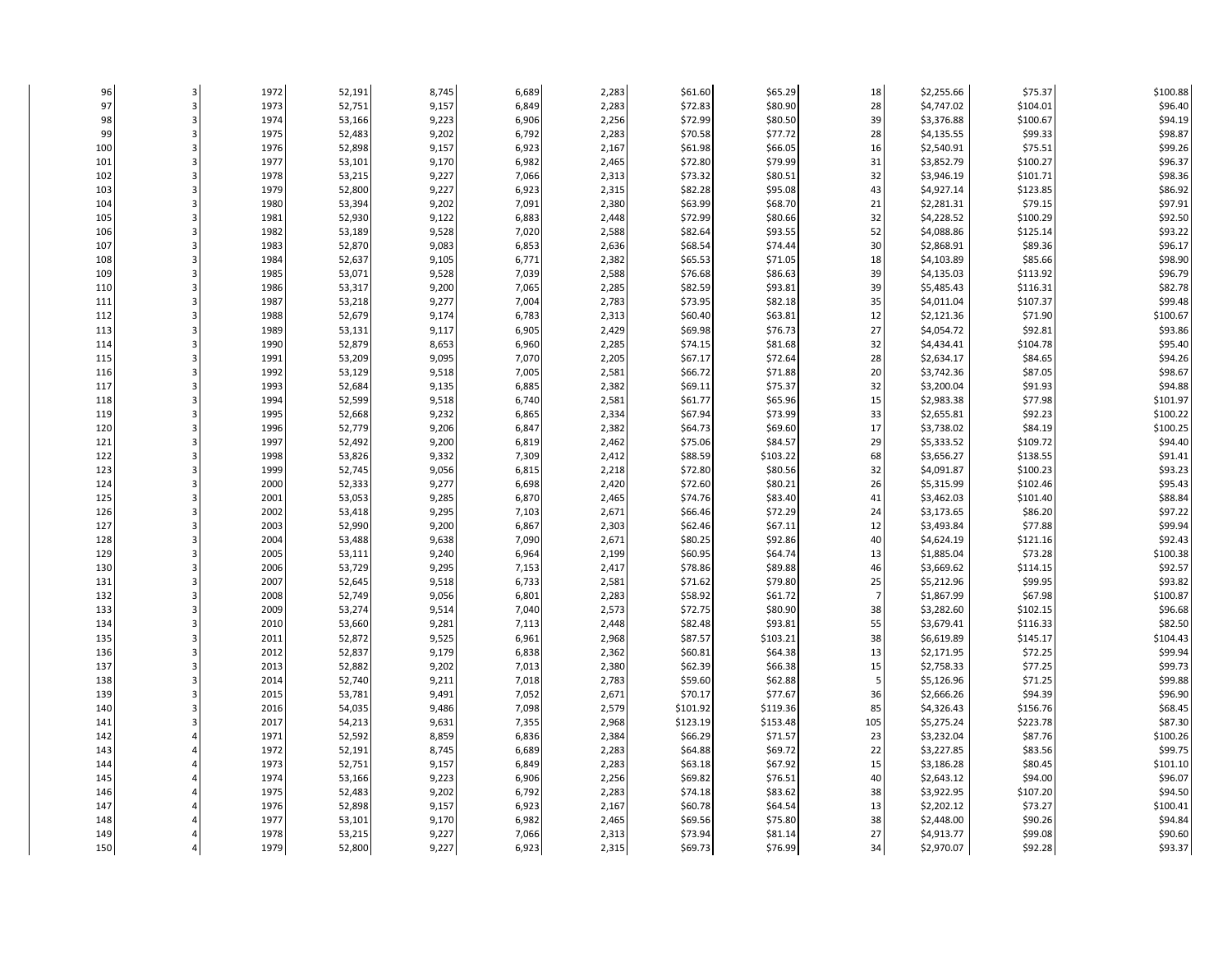| 151 | 1980         | 53,394 | 9,202          | 7,091          | 2,380          | \$64.57  | \$69.74  | 30             | \$1,851.68 | \$80.67  | \$97.35  |
|-----|--------------|--------|----------------|----------------|----------------|----------|----------|----------------|------------|----------|----------|
| 152 | 1981         | 52,930 | 9,122          | 6,883          | 2,448          | \$67.86  | \$74.10  | 21             | \$4,323.08 | \$88.74  | \$95.17  |
| 153 | 1982         | 53,189 | 9,528          | 7,020          | 2,588          | \$72.47  | \$79.76  | 37             | \$3,315.31 | \$100.87 | \$96.74  |
| 154 | 1983         | 52,870 | 9,083          | 6,853          | 2,636          | \$73.00  | \$80.94  | 38             | \$3,323.65 | \$98.36  | \$90.92  |
| 155 | 1984         | 52,637 | 9,105          | 6,771          | 2,382          | \$61.70  | \$65.86  | 14             | \$2,866.99 | \$75.67  | \$99.97  |
| 156 | 1985         | 53,071 | 9,528          | 7,039          | 2,588          | \$67.55  | \$73.84  | 35             | \$2,360.68 | \$90.61  | \$99.66  |
|     |              |        |                |                |                | \$72.33  | \$79.95  |                |            | \$97.76  | \$92.85  |
| 157 | 1986         | 53,317 | 9,200          | 7,065          | 2,285          |          |          | 35             | \$3,507.43 |          |          |
| 158 | 1987         | 53,218 | 9,277          | 7,004          | 2,783          | \$76.58  | \$86.07  | 54             | \$3,057.22 | \$113.05 | \$98.11  |
| 159 | 1988         | 52,679 | 9,174          | 6,783          | 2,313          | \$63.89  | \$68.69  | 23             | \$2,613.23 | \$80.65  | \$98.94  |
| 160 | 1989         | 53,131 | 9,117          | 6,905          | 2,429          | \$66.21  | \$71.70  | 14             | \$5,328.62 | \$83.04  | \$95.01  |
| 161 | 1990         | 52,879 | 8,653          | 6,960          | 2,285          | \$67.02  | \$72.50  | 26             | \$3,043.16 | \$88.20  | \$98.62  |
| 162 | 1991         | 53,209 | 9,095          | 7,070          | 2,205          | \$68.15  | \$74.83  | 26             | \$3,193.18 | \$89.04  | \$95.61  |
| 163 | 1992         | 53,129 | 9,518          | 7,005          | 2,581          | \$65.08  | \$69.90  | 27             | \$2,281.00 | \$81.95  | \$98.22  |
| 164 | 1993         | 52,684 | 9,135          | 6,885          | 2,382          | \$64.13  | \$69.26  | 19             | \$3,029.26 | \$82.29  | \$99.38  |
| 165 | 1994         | 52,599 | 9,518          | 6,740          | 2,581          | \$67.29  | \$74.38  | 23             | \$4,127.72 | \$94.52  | \$101.26 |
| 166 | 1995         | 52,668 | 9,232          | 6,865          | 2,334          | \$69.95  | \$77.51  | 35             | \$3,054.29 | \$97.64  | \$98.71  |
| 167 | 1996         | 52,779 | 9,206          | 6,847          | 2,382          | \$66.98  | \$73.29  | 34             | \$2,535.71 | \$89.59  | \$98.49  |
| 168 | 1997         | 52,492 | 9,200          | 6,819          | 2,462          | \$74.66  | \$83.76  | 40             | \$3,845.87 | \$106.98 | \$92.74  |
| 169 | 1998         | 53,826 | 9,332          | 7,309          | 2,412          | \$98.02  | \$117.32 | 67             | \$4,958.64 | \$160.01 | \$85.58  |
| 170 | 1999         | 52,745 | 9,056          | 6,815          | 2,218          | \$69.16  | \$75.68  | 18             | \$5,444.63 | \$93.04  | \$97.20  |
| 171 | 2000         | 52,333 | 9,277          | 6,698          | 2,420          | \$70.42  | \$77.76  | 28             | \$4,307.12 | \$99.65  | \$97.99  |
| 172 | 2001         | 53,053 | 9,285          | 6,870          | 2,465          | \$71.73  | \$79.52  | 32             | \$3,645.24 | \$96.66  | \$93.05  |
| 173 | 2002         | 53,418 | 9,295          | 7,103          | 2,671          | \$65.11  | \$70.64  | 29             | \$2,195.70 | \$84.57  | \$99.93  |
| 174 | 2003         | 52,990 | 9,200          | 6,867          | 2,303          | \$62.14  | \$66.31  | 12             | \$3,262.41 | \$76.02  | \$99.47  |
| 175 | 2004         | 53,488 | 9,638          | 7,090          | 2,671          | \$87.85  | \$103.38 | 51             | \$4,917.19 | \$135.75 | \$85.24  |
| 176 | 2005         | 53,111 | 9,240          | 6,964          | 2,199          | \$64.57  | \$70.32  | 20             | \$2,945.92 | \$82.94  | \$99.46  |
| 177 | 2006         | 53,729 | 9,295          | 7,153          | 2,417          | \$74.71  | \$83.56  | 51             | \$2,627.03 | \$103.10 | \$93.64  |
| 178 | 2007         | 52,645 | 9,518          | 6,733          | 2,581          | \$78.32  | \$88.74  | 30             | \$6,355.29 | \$110.48 | \$83.87  |
| 179 | 2008         | 52,749 | 9,056          | 6,801          | 2,283          | \$60.70  | \$64.08  | 13             | \$2,332.22 | \$72.08  | \$99.06  |
| 180 |              | 53,274 |                |                |                | \$71.21  | \$79.00  | 37             | \$2,980.01 | \$97.85  | \$97.26  |
| 181 | 2009<br>2010 | 53,660 | 9,514<br>9,281 | 7,040<br>7,113 | 2,573<br>2,448 | \$81.37  | \$92.69  | 37             | \$5,186.93 | \$114.94 | \$83.78  |
|     |              |        |                |                |                |          |          |                |            |          | \$97.84  |
| 182 | 2011         | 52,872 | 9,525          | 6,961          | 2,968          | \$79.30  | \$90.84  | 33             | \$5,457.39 | \$119.86 | \$99.32  |
| 183 | 2012         | 52,837 | 9,179          | 6,838          | 2,362          | \$61.74  | \$65.60  | 19             | \$2,005.99 | \$74.28  |          |
| 184 | 2013         | 52,882 | 9,202          | 7,013          | 2,380          | \$66.79  | \$72.65  | 21             | \$3,930.31 | \$87.42  | \$96.51  |
| 185 | 2014         | 52,740 | 9,211          | 7,018          | 2,783          | \$60.63  | \$64.83  | $\overline{7}$ | \$4,954.05 | \$76.15  | \$102.45 |
| 186 | 2015         | 53,781 | 9,491          | 7,052          | 2,671          | \$74.28  | \$83.92  | 37             | \$3,576.95 | \$105.13 | \$94.78  |
| 187 | 2016         | 54,035 | 9,486          | 7,098          | 2,579          | \$97.19  | \$113.64 | 86             | \$3,825.34 | \$145.51 | \$68.62  |
| 188 | 2017         | 54,213 | 9,631          | 7,355          | 2,968          | \$129.83 | \$163.92 | 107            | \$5,729.50 | \$241.01 | \$83.09  |
| 189 | 1971         | 52,592 | 8,859          | 6,836          | 2,384          | \$67.06  | \$72.40  | 23             | \$3,425.16 | \$88.25  | \$98.64  |
| 190 | 1972         | 52,191 | 8,745          | 6,689          | 2,283          | \$65.25  | \$70.13  | 20             | \$3,610.63 | \$84.29  | \$99.92  |
| 191 | 1973         | 52,751 | 9,157          | 6,849          | 2,283          | \$64.41  | \$69.54  | 19             | \$3,056.57 | \$82.67  | \$99.76  |
| 192 | 1974         | 53,166 | 9,223          | 6,906          | 2,256          | \$73.76  | \$81.80  | 32             | \$4,285.63 | \$102.80 | \$93.77  |
| 193 | 1975         | 52,483 | 9,202          | 6,792          | 2,283          | \$68.37  | \$74.95  | 31             | \$3,072.40 | \$92.74  | \$98.67  |
| 194 | 1976         | 52,898 | 9,157          | 6,923          | 2,167          | \$60.73  | \$64.33  | 16             | \$1,711.14 | \$72.60  | \$100.15 |
| 195 | 1977         | 53,101 | 9,170          | 6,982          | 2,465          | \$74.95  | \$82.93  | 37             | \$3,714.70 | \$102.21 | \$91.44  |
| 196 | 1978         | 53,215 | 9,227          | 7,066          | 2,313          | \$67.64  | \$72.91  | 23             | \$3,262.67 | \$87.02  | \$98.13  |
| 197 | 1979         | 52,800 | 9,227          | 6,923          | 2,315          | \$75.39  | \$84.14  | 42             | \$3,555.80 | \$106.71 | \$92.24  |
| 198 | 1980         | 53,394 | 9,202          | 7,091          | 2,380          | \$67.24  | \$73.00  | 26             | \$2,947.91 | \$85.47  | \$94.76  |
| 199 | 1981         | 52,930 | 9,122          | 6,883          | 2,448          | \$73.36  | \$81.33  | 30             | \$4,578.82 | \$99.88  | \$90.49  |
| 200 | 1982         | 53,189 | 9,528          | 7,020          | 2,588          | \$74.85  | \$82.90  | 42             | \$3,368.36 | \$105.80 | \$95.41  |
| 201 | 1983         | 52,870 | 9,083          | 6,853          | 2,636          | \$72.17  | \$79.24  | 34             | \$3,464.46 | \$96.29  | \$91.94  |
| 202 | 1984         | 52,637 | 9,105          | 6,771          | 2,382          | \$67.88  | \$74.78  | 19             | \$4,854.61 | \$90.39  | \$95.72  |
| 203 | 1985         | 53,071 | 9,528          | 7,039          | 2,588          | \$76.65  | \$85.71  | 39             | \$4,098.90 | \$109.10 | \$94.53  |
| 204 | 1986         | 53,317 | 9,200          | 7,065          | 2,285          | \$78.59  | \$88.73  | 35             | \$5,040.57 | \$110.36 | \$87.41  |
| 205 | 1987         | 53,218 | 9,277          | 7,004          | 2,783          | \$78.31  | \$88.27  | 43             | \$4,110.78 | \$116.00 | \$97.52  |
|     |              |        |                |                |                |          |          |                |            |          |          |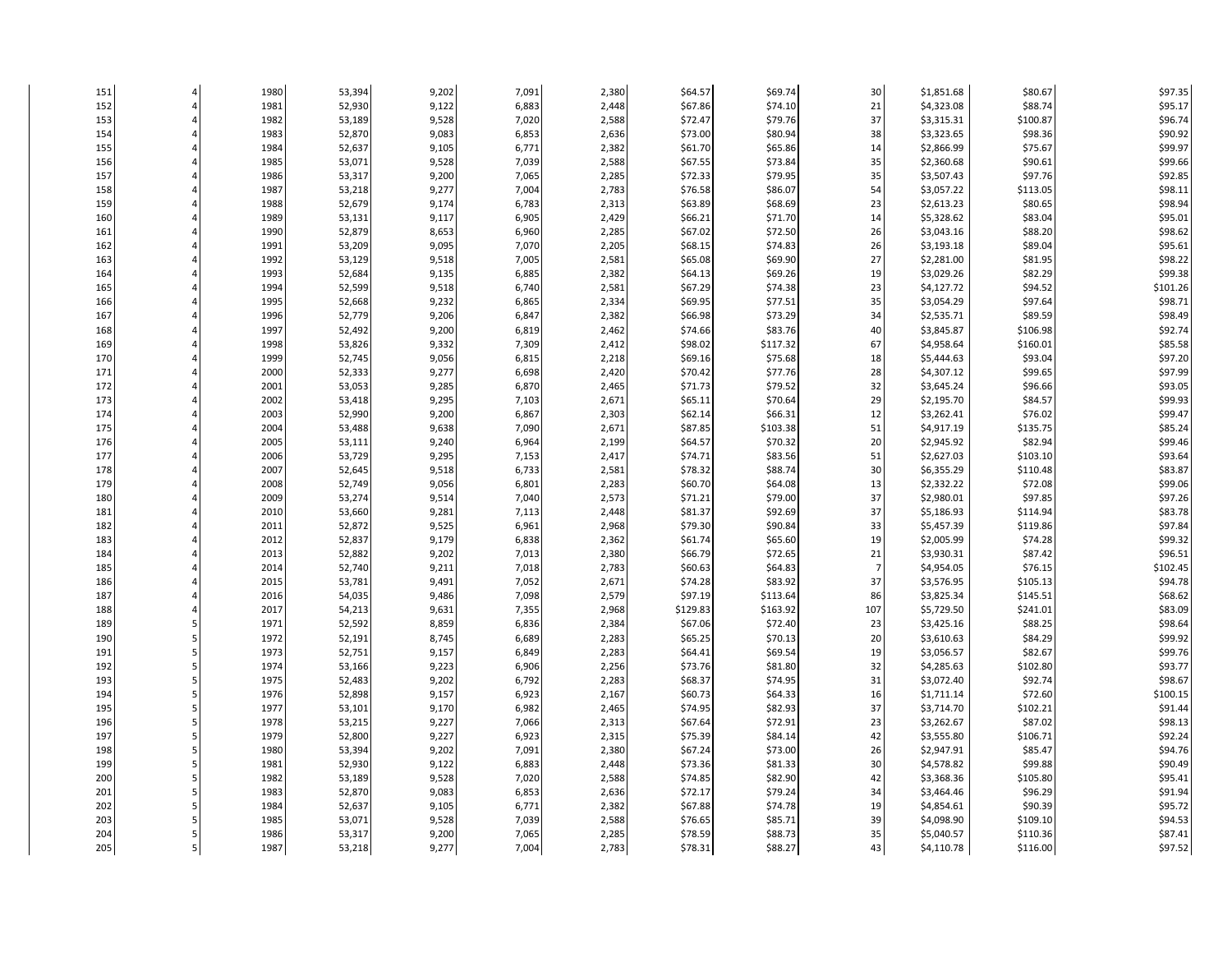| 206 | 1988 | 52,679 | 9,174 | 6,783 | 2,313 | \$61.62  | \$65.37  | 14     | \$2,647.38 | \$75.12  | \$100.23 |
|-----|------|--------|-------|-------|-------|----------|----------|--------|------------|----------|----------|
| 207 | 1989 | 53,131 | 9,117 | 6,905 | 2,429 | \$62.14  | \$66.08  | 21     | \$1,776.92 | \$73.32  | \$97.22  |
| 208 | 1990 | 52,879 | 8,653 | 6,960 | 2,285 | \$70.75  | \$77.33  | 25     | \$4,379.64 | \$98.02  | \$99.00  |
| 209 | 1991 | 53,209 | 9,095 | 7,070 | 2,205 | \$74.10  | \$82.13  | 40     | \$3,414.44 | \$97.46  | \$86.53  |
| 210 | 1992 | 53,129 | 9,518 | 7,005 | 2,581 | \$67.75  | \$73.26  | 26     | \$3,180.89 | \$88.08  | \$97.30  |
| 211 | 1993 | 52,684 | 9,135 | 6,885 | 2,382 | \$65.45  | \$70.63  | 28     | \$2,425.30 | \$83.12  | \$97.07  |
| 212 | 1994 | 52,599 | 9,518 | 6,740 | 2,581 | \$64.20  | \$69.26  | 17     | \$3,878.12 | \$84.20  | \$100.93 |
| 213 | 1995 | 52,668 | 9,232 | 6,865 | 2,334 | \$64.75  | \$69.93  | 27     | \$2,176.12 | \$83.70  | \$100.37 |
| 214 | 1996 | 52,779 | 9,206 | 6,847 | 2,382 | \$61.86  | \$65.81  | 15     | \$2,401.44 | \$75.97  | \$100.68 |
| 215 | 1997 | 52,492 | 9,200 | 6,819 | 2,462 | \$68.20  | \$75.08  | 33     | \$2,887.59 | \$92.60  | \$98.79  |
| 216 | 1998 | 53,826 | 9,332 | 7,309 | 2,412 | \$88.80  | \$103.90 | 73     | \$3,434.04 | \$138.60 | \$90.53  |
| 217 | 1999 | 52,745 | 9,056 | 6,815 | 2,218 | \$69.21  | \$75.63  | 32     | \$3,115.24 | \$92.28  | \$96.75  |
| 218 | 2000 | 52,333 | 9,277 | 6,698 | 2,420 | \$70.73  | \$77.94  | 28     | \$4,392.24 | \$99.79  | \$97.66  |
| 219 | 2001 | 53,053 | 9,285 | 6,870 | 2,465 | \$70.31  | \$77.33  | 30     | \$3,386.10 | \$91.61  | \$92.34  |
| 220 | 2002 | 53,418 | 9,295 | 7,103 | 2,671 | \$68.43  | \$75.41  | 32     | \$2,926.83 | \$92.07  | \$97.60  |
| 221 | 2003 | 52,990 | 9,200 | 6,867 | 2,303 | \$59.39  | \$62.63  | 6      | \$2,247.68 | \$69.72  | \$101.10 |
| 222 | 2004 | 53,488 | 9,638 | 7,090 | 2,671 | \$88.39  | \$105.14 | 46     | \$5,535.41 | \$142.07 | \$89.82  |
| 223 | 2005 | 53,111 | 9,240 | 6,964 | 2,199 | \$59.56  | \$62.76  | q      | \$1,476.78 | \$69.66  | \$100.64 |
| 224 | 2006 | 53,729 | 9,295 | 7,153 | 2,417 | \$79.86  | \$90.73  | 54     | \$3,269.99 | \$113.01 | \$89.27  |
| 225 | 2007 | 52,645 | 9,518 | 6,733 | 2,581 | \$67.64  | \$74.25  | 17     | \$5,460.09 | \$88.70  | \$94.05  |
| 226 | 2008 | 52,749 | 9,056 | 6,801 | 2,283 | \$59.29  | \$62.20  | 9      | \$1,655.69 | \$69.14  | \$101.07 |
| 227 | 2009 | 53,274 | 9,514 | 7,040 | 2,573 | \$73.39  | \$81.75  | 38     | \$3,418.64 | \$102.34 | \$96.61  |
|     |      |        |       |       |       |          |          |        |            |          |          |
| 228 | 2010 | 53,660 | 9,281 | 7,113 | 2,448 | \$87.02  | \$99.77  | 51     | \$4,742.42 | \$125.40 | \$79.08  |
| 229 | 2011 | 52,872 | 9,525 | 6,961 | 2,968 | \$91.40  | \$108.60 | 47     | \$6,118.57 | \$153.85 | \$101.00 |
| 230 | 2012 | 52,837 | 9,179 | 6,838 | 2,362 | \$63.11  | \$67.70  | 15     | \$3,213.02 | \$77.92  | \$98.69  |
| 231 | 2013 | 52,882 | 9,202 | 7,013 | 2,380 | \$64.50  | \$69.67  | 13     | \$4,523.62 | \$82.01  | \$97.71  |
| 232 | 2014 | 52,740 | 9,211 | 7,018 | 2,783 | \$62.55  | \$67.54  | $12\,$ | \$4,352.16 | \$80.43  | \$100.14 |
| 233 | 2015 | 53,781 | 9,491 | 7,052 | 2,671 | \$70.18  | \$77.47  | 33     | \$2,911.58 | \$94.42  | \$96.90  |
| 234 | 2016 | 54,035 | 9,486 | 7,098 | 2,579 | \$112.46 | \$134.30 | 101    | \$4,563.41 | \$179.70 | \$59.69  |
| 235 | 2017 | 54,213 | 9,631 | 7,355 | 2,968 | \$128.97 | \$161.87 | 126    | \$4,810.18 | \$235.51 | \$80.54  |
| 236 | 1971 | 52,592 | 8,859 | 6,836 | 2,384 | \$66.69  | \$72.11  | 37     | \$2,102.60 | \$87.90  | \$99.47  |
| 237 | 1972 | 52,191 | 8,745 | 6,689 | 2,283 | \$60.57  | \$64.04  | 15     | \$2,096.86 | \$73.37  | \$101.88 |
| 238 | 1973 | 52,751 | 9,157 | 6,849 | 2,283 | \$68.78  | \$75.72  | 30     | \$3,320.09 | \$93.28  | \$97.05  |
| 239 | 1974 | 53,166 | 9,223 | 6,906 | 2,256 | \$71.75  | \$79.06  | 46     | \$2,627.49 | \$98.76  | \$96.11  |
| 240 | 1975 | 52,483 | 9,202 | 6,792 | 2,283 | \$72.28  | \$80.67  | 34     | \$3,835.94 | \$100.82 | \$94.90  |
| 241 | 1976 | 52,898 | 9,157 | 6,923 | 2,167 | \$60.60  | \$64.12  | 17     | \$1,609.52 | \$72.17  | \$99.97  |
| 242 | 1977 | 53,101 | 9,170 | 6,982 | 2,465 | \$73.89  | \$81.61  | 40     | \$3,252.60 | \$100.12 | \$92.28  |
| 243 | 1978 | 53,215 | 9,227 | 7,066 | 2,313 | \$74.36  | \$81.78  | 30     | \$4,516.44 | \$101.79 | \$93.87  |
| 244 | 1979 | 52,800 | 9,227 | 6,923 | 2,315 | \$75.81  | \$84.67  | 47     | \$3,304.97 | \$104.75 | \$88.40  |
| 245 | 1980 | 53,394 | 9,202 | 7,091 | 2,380 | \$73.54  | \$82.49  | 38     | \$3,544.46 | \$102.37 | \$92.93  |
| 246 | 1981 | 52,930 | 9,122 | 6,883 | 2,448 | \$68.50  | \$75.01  | 25     | \$3,785.62 | \$89.90  | \$94.62  |
| 247 | 1982 | 53,189 | 9,528 | 7,020 | 2,588 | \$80.81  | \$90.85  | 46     | \$4,252.06 | \$121.28 | \$94.14  |
| 248 | 1983 | 52,870 | 9,083 | 6,853 | 2,636 | \$77.26  | \$87.26  | 37     | \$4,429.17 | \$109.99 | \$89.60  |
| 249 | 1984 | 52,637 | 9,105 | 6,771 | 2,382 | \$66.83  | \$73.31  | 21     | \$4,064.88 | \$88.73  | \$98.60  |
| 250 | 1985 | 53,071 | 9,528 | 7,039 | 2,588 | \$77.08  | \$88.10  | 46     | \$3,612.01 | \$115.62 | \$96.90  |
| 251 | 1986 | 53,317 | 9,200 | 7,065 | 2,285 | \$74.00  | \$82.31  | 48     | \$2,861.25 | \$101.18 | \$91.64  |
| 252 | 1987 | 53,218 | 9,277 | 7,004 | 2,783 | \$76.97  | \$86.55  | 40     | \$4,163.48 | \$114.32 | \$97.23  |
| 253 | 1988 | 52,679 | 9,174 | 6,783 | 2,313 | \$61.79  | \$65.63  | 14     | \$2,866.71 | \$75.11  | \$99.32  |
| 254 | 1989 | 53,131 | 9,117 | 6,905 | 2,429 | \$61.95  | \$65.68  | 20     | \$1,749.28 | \$73.84  | \$98.39  |
| 255 | 1990 | 52,879 | 8,653 | 6,960 | 2,285 | \$78.82  | \$88.26  | 42     | \$4,373.33 | \$115.34 | \$92.69  |
| 256 | 1991 | 53,209 | 9,095 | 7,070 | 2,205 | \$63.69  | \$68.21  | 25     | \$1,717.67 | \$77.75  | \$97.56  |
| 257 | 1992 | 53,129 | 9,518 | 7,005 | 2,581 | \$63.36  | \$67.59  | 20     | \$2,270.17 | \$78.66  | \$99.47  |
| 258 | 1993 | 52,684 | 9,135 | 6,885 | 2,382 | \$69.11  | \$75.47  | 29     | \$3,499.41 | \$91.41  | \$93.88  |
| 259 | 1994 | 52,599 | 9,518 | 6,740 | 2,581 | \$65.88  | \$71.50  | 19     | \$4,231.97 | \$87.74  | \$99.47  |
| 260 | 1995 | 52,668 | 9,232 | 6,865 | 2,334 | \$73.44  | \$82.90  | 36     | \$3,778.61 | \$107.07 | \$97.24  |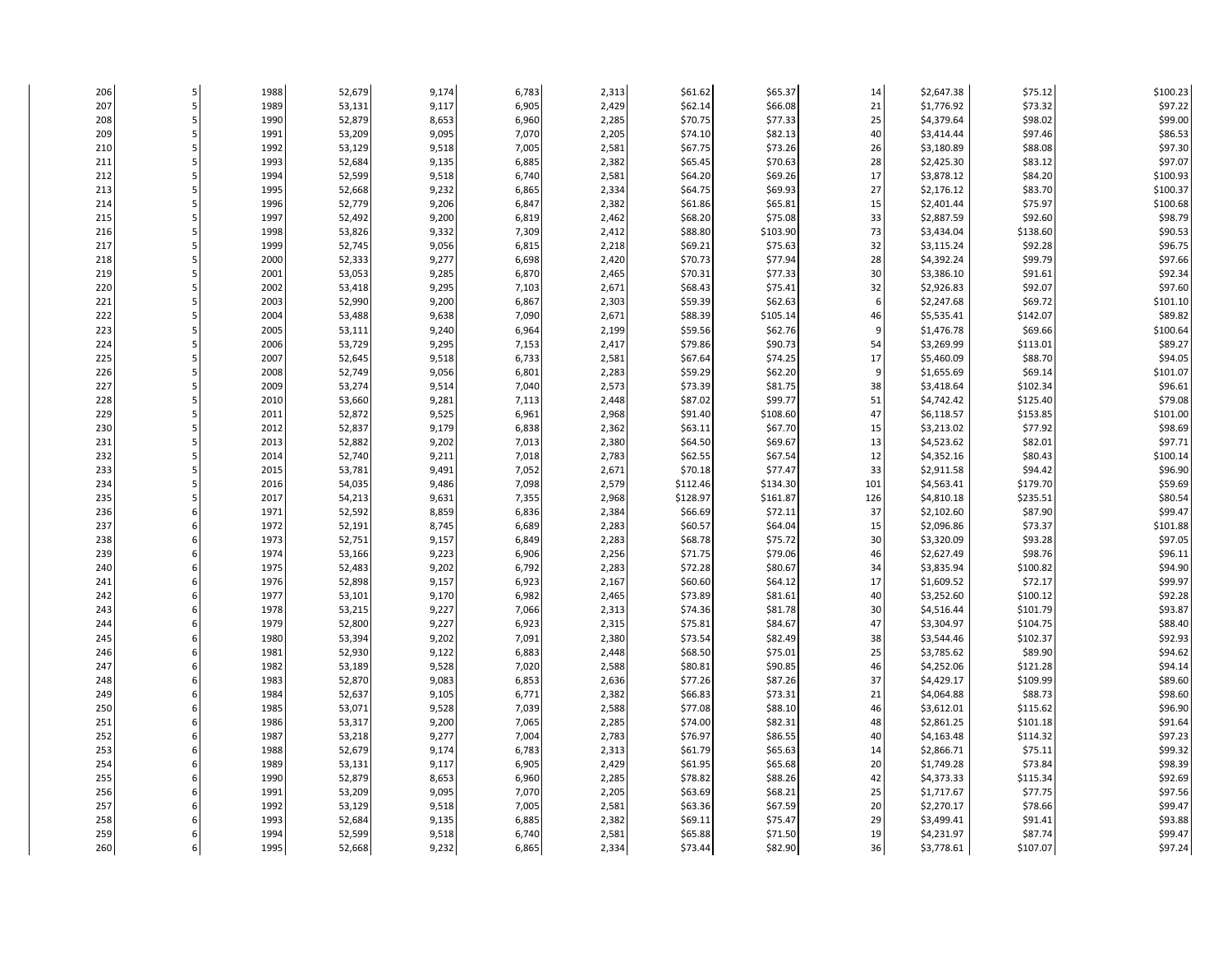| 261 | 1996 | 52,779 | 9,206 | 6,847 | 2,382 | \$69.05  | \$76.02  | 23               | \$4,439.71 | \$94.02  | \$96.23  |
|-----|------|--------|-------|-------|-------|----------|----------|------------------|------------|----------|----------|
| 262 | 1997 | 52,492 | 9,200 | 6,819 | 2,462 | \$72.88  | \$81.45  | 38               | \$3,604.40 | \$104.27 | \$96.24  |
| 263 | 1998 | 53,826 | 9,332 | 7,309 | 2,412 | \$92.10  | \$108.40 | 67               | \$4,163.86 | \$145.43 | \$87.35  |
| 264 | 1999 | 52,745 | 9,056 | 6,815 | 2,218 | \$64.78  | \$69.81  | 21               | \$2,916.09 | \$83.04  | \$99.91  |
| 265 | 2000 | 52,333 | 9,277 | 6,698 | 2,420 | \$63.92  | \$68.77  | 24               | \$2,618.75 | \$83.26  | \$101.58 |
| 266 | 2001 | 53,053 | 9,285 | 6,870 | 2,465 | \$80.51  | \$91.21  | 49               | \$3,983.16 | \$116.17 | \$85.66  |
| 267 | 2002 | 53,418 | 9,295 | 7,103 | 2,671 | \$64.68  | \$69.96  | 19               | \$3,092.23 | \$82.72  | \$98.65  |
| 268 | 2003 | 52,990 | 9,200 | 6,867 | 2,303 | \$64.36  | \$69.81  | 17               | \$3,437.76 | \$81.04  | \$97.47  |
| 269 | 2004 | 53,488 | 9,638 | 7,090 | 2,671 | \$87.59  | \$103.59 | 59               | \$4,284.18 | \$139.32 | \$89.35  |
| 270 | 2005 | 53,111 | 9,240 | 6,964 | 2,199 | \$61.15  | \$65.25  | 19               | \$1,500.00 | \$74.23  | \$100.51 |
| 271 | 2006 | 53,729 | 9,295 | 7,153 | 2,417 | \$83.61  | \$96.44  | 54               | \$3,929.48 | \$122.13 | \$85.14  |
| 272 | 2007 | 52,645 | 9,518 | 6,733 | 2,581 | \$65.99  | \$72.29  | 20               | \$4,039.02 | \$85.48  | \$95.40  |
| 273 | 2008 | 52,749 | 9,056 | 6,801 | 2,283 | \$60.46  | \$63.86  | 12               | \$2,307.54 | \$72.69  | \$100.57 |
| 274 | 2009 | 53,274 | 9,514 | 7,040 | 2,573 | \$73.79  | \$82.98  | 39               | \$3,442.40 | \$106.20 | \$97.31  |
| 275 | 2010 | 53,660 | 9,281 | 7,113 | 2,448 | \$84.07  | \$96.30  | 60               | \$3,655.58 | \$119.74 | \$81.38  |
| 276 | 2011 | 52,872 | 9,525 | 6,961 | 2,968 | \$79.70  | \$91.50  | 40               | \$4,595.89 | \$120.44 | \$96.65  |
| 277 | 2012 | 52,837 | 9,179 | 6,838 | 2,362 | \$62.94  | \$67.57  | 16               | \$3,019.26 | \$77.57  | \$98.01  |
| 278 | 2013 | 52,882 | 9,202 | 7,013 | 2,380 | \$69.26  | \$76.57  | 30               | \$3,484.61 | \$95.10  | \$96.96  |
| 279 | 2014 | 52,740 | 9,211 | 7,018 | 2,783 | \$57.02  | \$59.55  | $\overline{a}$   | \$840.57   | \$65.11  | \$100.86 |
| 280 | 2015 | 53,781 | 9,491 | 7,052 | 2,671 | \$81.24  | \$93.78  | 50               |            | \$123.52 | \$93.18  |
|     |      |        |       |       |       |          |          |                  | \$3,888.18 |          | \$64.12  |
| 281 | 2016 | 54,035 | 9,486 | 7,098 | 2,579 | \$110.28 | \$132.47 | 91               | \$4,853.61 | \$179.51 |          |
| 282 | 2017 | 54,213 | 9,631 | 7,355 | 2,968 | \$128.80 | \$162.55 | 113              | \$5,349.20 | \$237.10 | \$78.55  |
| 283 | 1971 | 52,592 | 8,859 | 6,836 | 2,384 | \$64.64  | \$69.31  | 24               | \$2,388.64 | \$82.21  | \$99.67  |
| 284 | 1972 | 52,191 | 8,745 | 6,689 | 2,283 | \$59.60  | \$62.75  | 13               | \$1,708.37 | \$71.35  | \$102.72 |
| 285 | 1973 | 52,751 | 9,157 | 6,849 | 2,283 | \$67.43  | \$73.81  | 19               | \$4,397.44 | \$89.87  | \$97.80  |
| 286 | 1974 | 53,166 | 9,223 | 6,906 | 2,256 | \$69.33  | \$75.44  | 29               | \$3,372.21 | \$91.96  | \$96.28  |
| 287 | 1975 | 52,483 | 9,202 | 6,792 | 2,283 | \$64.86  | \$70.03  | 28               | \$2,318.12 | \$83.03  | \$99.39  |
| 288 | 1976 | 52,898 | 9,157 | 6,923 | 2,167 | \$60.32  | \$63.60  | 10               | \$2,270.45 | \$71.50  | \$100.34 |
| 289 | 1977 | 53,101 | 9,170 | 6,982 | 2,465 | \$68.03  | \$73.68  | 27               | \$2,831.27 | \$88.32  | \$97.70  |
| 290 | 1978 | 53,215 | 9,227 | 7,066 | 2,313 | \$69.57  | \$75.42  | 22               | \$4,162.55 | \$91.73  | \$97.37  |
| 291 | 1979 | 52,800 | 9,227 | 6,923 | 2,315 | \$76.83  | \$86.38  | 44               | \$3,667.51 | \$107.88 | \$88.82  |
| 292 | 1980 | 53,394 | 9,202 | 7,091 | 2,380 | \$63.40  | \$67.71  | 21               | \$1,953.83 | \$77.00  | \$97.66  |
| 293 | 1981 | 52,930 | 9,122 | 6,883 | 2,448 | \$65.13  | \$70.33  | 19               | \$3,348.74 | \$81.56  | \$96.30  |
| 294 | 1982 | 53,189 | 9,528 | 7,020 | 2,588 | \$71.39  | \$78.08  | 37               | \$3,008.27 | \$98.45  | \$98.12  |
| 295 | 1983 | 52,870 | 9,083 | 6,853 | 2,636 | \$75.26  | \$83.81  | 37               | \$3,919.47 | \$104.91 | \$91.83  |
| 296 | 1984 | 52,637 | 9,105 | 6,771 | 2,382 | \$65.83  | \$71.56  | 16               | \$4,687.98 | \$85.12  | \$97.03  |
| 297 | 1985 | 53,071 | 9,528 | 7,039 | 2,588 | \$71.14  | \$78.72  | 40               | \$2,816.02 | \$99.12  | \$99.20  |
| 298 | 1986 | 53,317 | 9,200 | 7,065 | 2,285 | \$82.49  | \$93.86  | 35               | \$5,983.00 | \$117.56 | \$86.59  |
| 299 | 1987 | 53,218 | 9,277 | 7,004 | 2,783 | \$73.86  | \$82.28  | 36               | \$3,788.14 | \$105.34 | \$98.10  |
| 300 | 1988 | 52,679 | 9,174 | 6,783 | 2,313 | \$60.21  | \$63.62  | 12               | \$1,948.85 | \$70.78  | \$100.15 |
| 301 | 1989 | 53,131 | 9,117 | 6,905 | 2,429 | \$64.75  | \$69.45  | 19               | \$3,114.80 | \$80.15  | \$97.00  |
| 302 | 1990 | 52,879 | 8,653 | 6,960 | 2,285 | \$69.99  | \$76.21  | 22               | \$4,639.53 | \$94.64  | \$97.21  |
| 303 | 1991 | 53,209 | 9,095 | 7,070 | 2,205 | \$66.18  | \$72.06  | 27               | \$2,413.93 | \$84.47  | \$96.99  |
| 304 | 1992 | 53,129 | 9,518 | 7,005 | 2,581 | \$64.06  | \$68.48  | 17               | \$2,977.25 | \$79.75  | \$98.89  |
| 305 | 1993 | 52,684 | 9,135 | 6,885 | 2,382 | \$63.85  | \$68.50  | 22               | \$2,396.02 | \$80.49  | \$99.10  |
| 306 | 1994 | 52,599 | 9,518 | 6,740 | 2,581 | \$66.50  | \$73.16  | 25               | \$3,496.88 | \$90.79  | \$99.83  |
| 307 | 1995 | 52,668 | 9,232 | 6,865 | 2,334 | \$64.33  | \$69.41  | 19               | \$2,829.56 | \$82.48  | \$100.23 |
| 308 | 1996 | 52,779 | 9,206 | 6,847 | 2,382 | \$66.08  | \$71.74  | 23               | \$3,154.97 | \$86.33  | \$98.49  |
| 309 | 1997 | 52,492 | 9,200 | 6,819 | 2,462 | \$70.71  | \$78.61  | 31               | \$3,688.26 | \$97.97  | \$96.06  |
| 310 | 1998 | 53,826 | 9,332 | 7,309 | 2,412 | \$86.74  | \$100.09 | 73               | \$3,188.24 | \$130.13 | \$87.99  |
| 311 | 1999 | 52,745 | 9,056 | 6,815 | 2,218 | \$66.03  | \$71.33  | 21               | \$3,323.49 | \$85.13  | \$98.61  |
| 312 | 2000 | 52,333 | 9,277 | 6,698 | 2,420 | \$67.64  | \$73.97  | 24               | \$3,919.46 | \$93.70  | \$101.04 |
| 313 | 2001 | 53,053 | 9,285 | 6,870 | 2,465 | \$76.46  | \$85.62  | 43               | \$3,649.57 | \$105.58 | \$88.22  |
| 314 | 2002 | 53,418 | 9,295 | 7,103 | 2,671 | \$62.39  | \$67.07  | 20               | \$1,945.63 | \$78.31  | \$101.36 |
| 315 | 2003 | 52,990 | 9,200 | 6,867 | 2,303 | \$59.35  | \$62.46  | $7 \overline{ }$ | \$1,785.18 | \$68.83  | \$100.53 |
|     |      |        |       |       |       |          |          |                  |            |          |          |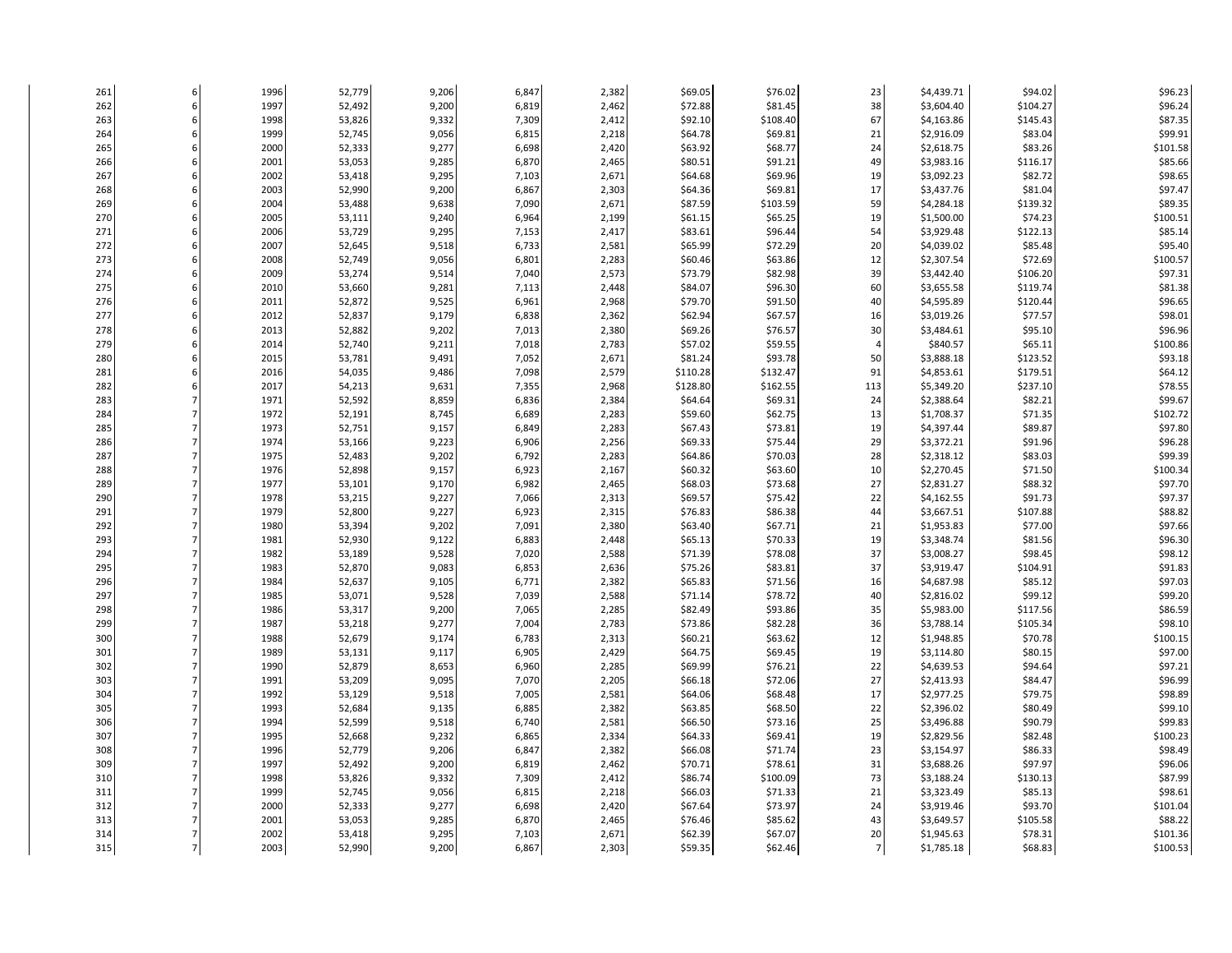| 316        | 2004 | 53,488 | 9,638 | 7,090 | 2,671          | \$84.76  | \$99.35  | 45           | \$4,977.50 | \$131.53 | \$89.82  |
|------------|------|--------|-------|-------|----------------|----------|----------|--------------|------------|----------|----------|
| 317        | 2005 | 53,111 | 9,240 | 6,964 | 2,199          | \$66.62  | \$72.50  | 20           | \$3,811.57 | \$87.16  | \$97.95  |
| 318        | 2006 | 53,729 | 9,295 | 7,153 | 2,417          | \$85.32  | \$98.39  | 44           | \$5,077.12 | \$127.18 | \$87.43  |
| 319        | 2007 | 52,645 | 9,518 | 6,733 | 2,581          | \$70.94  | \$79.01  | 23           | \$5,324.64 | \$96.09  | \$91.80  |
| 320        | 2008 | 52,749 | 9,056 | 6,801 | 2,283          | \$59.32  | \$62.25  | 6            | \$2,799.63 | \$69.43  | \$100.87 |
| 321        | 2009 | 53,274 | 9,514 | 7,040 | 2,573          | \$71.38  | \$78.84  | 35           | \$3,185.96 | \$97.67  | \$96.24  |
| 322        | 2010 | 53,660 | 9,281 | 7,113 | 2,448          | \$77.57  | \$87.20  | 43           | \$3,655.24 | \$104.12 | \$84.18  |
| 323        | 2011 | 52,872 | 9,525 | 6,961 | 2,968          | \$82.69  | \$95.72  | 38           | \$5,499.37 | \$128.11 | \$98.57  |
| 324        | 2012 | 52,837 | 9,179 | 6,838 | 2,362          | \$59.32  | \$62.44  | $\mathbf{R}$ | \$1,761.10 | \$69.19  | \$101.39 |
| 325        | 2013 | 52,882 | 9,202 | 7,013 | 2,380          | \$66.53  | \$72.08  | 22           | \$3,534.75 | \$84.77  | \$95.19  |
| 326        | 2014 | 52,740 | 9,211 | 7,018 | 2,783          | \$61.52  | \$65.95  | 14           | \$2,992.33 | \$77.67  | \$102.18 |
| 327        | 2015 | 53,781 | 9,491 | 7,052 | 2,671          | \$72.29  | \$80.95  | 39           | \$2,946.61 | \$100.26 | \$95.82  |
| 328        | 2016 | 54,035 | 9,486 | 7,098 | 2,579          | \$96.28  | \$112.53 | 96           | \$3,331.51 | \$144.55 | \$71.42  |
| 329        | 2017 | 54,213 | 9,631 | 7,355 | 2,968          | \$125.24 | \$156.37 | 113          | \$5,053.14 | \$223.47 | \$75.71  |
| 330        | 1971 | 52,592 | 8,859 | 6,836 | 2,384          | \$67.75  | \$73.50  | 27           | \$3,191.79 | \$89.85  | \$98.01  |
| 331        | 1972 | 52,191 | 8,745 | 6,689 | 2,283          | \$63.71  | \$67.98  | 21           | \$2,835.56 | \$81.61  | \$100.87 |
| 332        | 1973 | 52,751 | 9,157 | 6,849 | 2,283          | \$64.28  | \$69.22  | 20           | \$2,841.17 | \$81.76  | \$99.15  |
|            | 1974 | 53,166 | 9,223 | 6,906 |                | \$79.18  | \$89.56  | 36           | \$5,132.39 | \$117.94 | \$92.19  |
| 333<br>334 | 1975 | 52,483 | 9,202 | 6,792 | 2,256<br>2,283 | \$63.46  | \$67.96  | 21           | \$2,536.97 | \$80.85  | \$100.97 |
|            |      |        | 9,157 |       |                | \$58.45  | \$61.23  | 10           | \$871.78   | \$67.17  |          |
| 335        | 1976 | 52,898 |       | 6,923 | 2,167          |          |          |              |            | \$82.31  | \$101.01 |
| 336        | 1977 | 53,101 | 9,170 | 6,982 | 2,465          | \$66.02  | \$71.04  | 28           | \$2,137.55 |          | \$96.69  |
| 337        | 1978 | 53,215 | 9,227 | 7,066 | 2,313          | \$69.26  | \$75.15  | 26           | \$3,469.65 | \$92.28  | \$98.52  |
| 338        | 1979 | 52,800 | 9,227 | 6,923 | 2,315          | \$73.50  | \$81.66  | 42           | \$3,156.31 | \$101.51 | \$92.48  |
| 339        | 1980 | 53,394 | 9,202 | 7,091 | 2,380          | \$68.98  | \$75.85  | 26           | \$3,570.14 | \$90.16  | \$93.66  |
| 340        | 1981 | 52,930 | 9,122 | 6,883 | 2,448          | \$65.80  | \$71.11  | 20           | \$3,545.44 | \$83.13  | \$95.89  |
| 341        | 1982 | 53,189 | 9,528 | 7,020 | 2,588          | \$81.35  | \$92.37  | 49           | \$4,069.46 | \$122.96 | \$92.88  |
| 342        | 1983 | 52,870 | 9,083 | 6,853 | 2,636          | \$75.21  | \$85.19  | 32           | \$4,498.76 | \$108.36 | \$93.45  |
| 343        | 1984 | 52,637 | 9,105 | 6,771 | 2,382          | \$60.90  | \$64.48  | 12           | \$2,595.53 | \$73.71  | \$100.95 |
| 344        | 1985 | 53,071 | 9,528 | 7,039 | 2,588          | \$75.25  | \$85.90  | 33           | \$4,466.41 | \$113.34 | \$100.69 |
| 345        | 1986 | 53,317 | 9,200 | 7,065 | 2,285          | \$74.23  | \$82.37  | 48           | \$2,960.26 | \$102.06 | \$91.67  |
| 346        | 1987 | 53,218 | 9,277 | 7,004 | 2,783          | \$80.69  | \$91.12  | 50           | \$4,019.33 | \$120.97 | \$93.45  |
| 347        | 1988 | 52,679 | 9,174 | 6,783 | 2,313          | \$59.16  | \$62.10  | 10           | \$1,711.61 | \$68.59  | \$100.18 |
| 348        | 1989 | 53,131 | 9,117 | 6,905 | 2,429          | \$61.57  | \$65.30  | 15           | \$2,232.54 | \$73.76  | \$98.73  |
| 349        | 1990 | 52,879 | 8,653 | 6,960 | 2,285          | \$67.44  | \$73.05  | 32           | \$2,547.90 | \$89.03  | \$98.52  |
| 350        | 1991 | 53,209 | 9,095 | 7,070 | 2,205          | \$69.94  | \$76.67  | 29           | \$3,431.51 | \$91.74  | \$92.75  |
| 351        | 1992 | 53,129 | 9,518 | 7,005 | 2,581          | \$68.86  | \$75.18  | 29           | \$3,295.77 | \$91.06  | \$96.27  |
| 352        | 1993 | 52,684 | 9,135 | 6,885 | 2,382          | \$63.96  | \$68.75  | 26           | \$2,147.16 | \$80.12  | \$98.01  |
| 353        | 1994 | 52,599 | 9,518 | 6,740 | 2,581          | \$61.45  | \$65.54  | 10           | \$4,103.09 | \$77.07  | \$101.95 |
| 354        | 1995 | 52,668 | 9,232 | 6,865 | 2,334          | \$68.06  | \$73.87  | 36           | \$2,441.15 | \$91.48  | \$99.44  |
| 355        | 1996 | 52,779 | 9,206 | 6,847 | 2,382          | \$66.96  | \$72.78  | 29           | \$2,923.71 | \$89.02  | \$98.25  |
| 356        | 1997 | 52,492 | 9,200 | 6,819 | 2,462          | \$74.75  | \$83.85  | 45           | \$3,428.48 | \$107.80 | \$94.21  |
| 357        | 1998 | 53,826 | 9,332 | 7,309 | 2,412          | \$92.36  | \$108.94 | 70           | \$4,008.46 | \$145.60 | \$86.13  |
| 358        | 1999 | 52,745 | 9,056 | 6,815 | 2,218          | \$69.55  | \$76.52  | 26           | \$4,017.87 | \$94.92  | \$96.75  |
| 359        | 2000 | 52,333 | 9,277 | 6,698 | 2,420          | \$61.66  | \$65.60  | 15           | \$2,706.27 | \$77.18  | \$102.18 |
| 360        | 2001 | 53,053 | 9,285 | 6,870 | 2,465          | \$72.72  | \$80.92  | 32           | \$3,897.56 | \$99.25  | \$92.29  |
| 361        | 2002 | 53,418 | 9,295 | 7,103 | 2,671          | \$61.44  | \$65.78  | 15           | \$2,051.75 | \$75.66  | \$101.08 |
| 362        | 2003 | 52,990 | 9,200 | 6,867 | 2,303          | \$65.47  | \$71.49  | 17           | \$4,101.64 | \$85.72  | \$98.44  |
| 363        | 2004 | 53,488 | 9,638 | 7,090 | 2,671          | \$84.90  | \$99.78  | 44           | \$5,141.64 | \$133.25 | \$91.80  |
| 364        | 2005 | 53,111 | 9,240 | 6,964 | 2,199          | \$62.22  | \$66.58  | 20           | \$1,903.97 | \$76.53  | \$99.64  |
| 365        | 2006 | 53,729 | 9,295 | 7,153 | 2,417          | \$78.89  | \$89.97  | 43           | \$3,917.42 | \$114.72 | \$92.35  |
| 366        | 2007 | 52,645 | 9,518 | 6,733 | 2,581          | \$66.16  | \$72.40  |              | \$9,003.20 | \$85.73  | \$95.07  |
| 367        | 2008 | 52,749 | 9,056 | 6,801 | 2,283          | \$58.37  | \$61.07  | 6            | \$1,419.53 | \$67.19  | \$101.34 |
| 368        | 2009 | 53,274 | 9,514 | 7,040 | 2,573          | \$75.23  | \$84.61  | 42           | \$3,490.23 | \$108.10 | \$95.47  |
| 369        | 2010 | 53,660 | 9,281 | 7,113 | 2,448          | \$82.85  | \$94.59  | 51           | \$4,015.03 | \$116.56 | \$81.22  |
| 370        | 2011 | 52,872 | 9,525 | 6,961 | 2,968          | \$77.30  | \$87.48  | 36           | \$4,484.29 | \$112.10 | \$95.79  |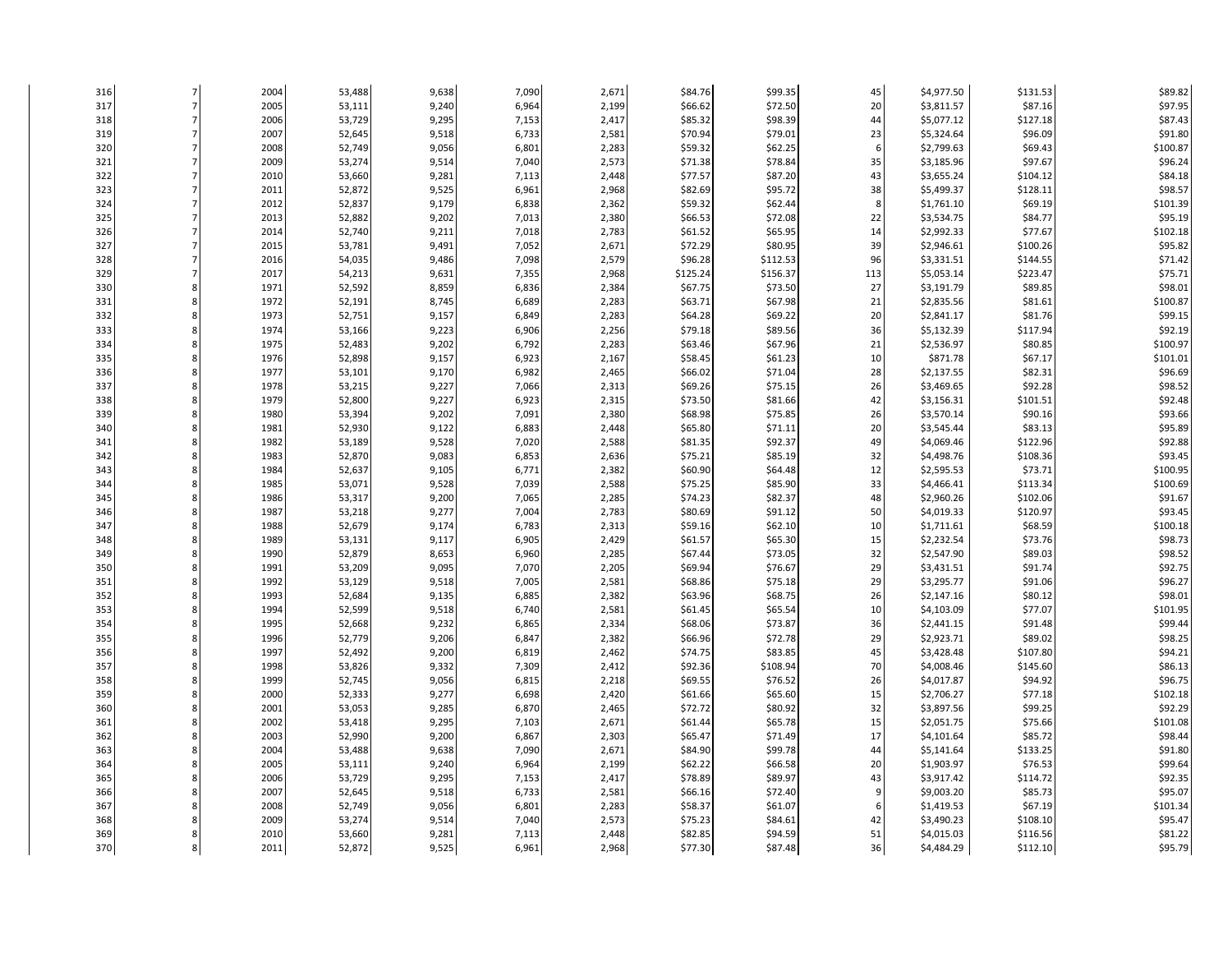| 371 |    | 2012 | 52,837 | 9,179 | 6,838          | 2,362 | \$59.22  | \$62.46  | $\overline{7}$ | \$2,040.97 | \$69.35  | \$101.22 |
|-----|----|------|--------|-------|----------------|-------|----------|----------|----------------|------------|----------|----------|
| 372 | 8  | 2013 | 52,882 | 9,202 | 7,013          | 2,380 | \$62.68  | \$66.81  | 14             | \$3,119.68 | \$77.23  | \$98.47  |
| 373 |    | 2014 | 52,740 | 9,211 | 7,018          | 2,783 | \$59.85  | \$63.68  | 14             | \$2,088.81 | \$73.16  | \$101.16 |
| 374 |    | 2015 | 53,781 | 9,491 | 7,052          | 2,671 | \$75.62  | \$85.64  | 43             | \$3,348.58 | \$109.70 | \$96.79  |
| 375 |    | 2016 | 54,035 | 9,486 | 7,098          | 2,579 | \$105.37 | \$124.39 | 89             | \$4,488.93 | \$164.70 | \$64.39  |
| 376 |    | 2017 | 54,213 | 9,631 | 7,355          | 2,968 | \$132.31 | \$167.93 | 109            | \$5,818.15 | \$246.78 | \$81.99  |
| 377 |    | 1971 | 52,592 | 8,859 | 6,836          | 2,384 | \$63.51  | \$68.20  | 23             | \$2,090.07 | \$79.03  | \$99.28  |
| 378 |    | 1972 | 52,191 | 8,745 | 6,689          | 2,283 | \$61.62  | \$65.47  | 17             | \$2,421.36 | \$76.16  | \$101.48 |
| 379 |    | 1973 | 52,751 | 9,157 | 6,849          | 2,283 | \$64.73  | \$70.04  | 23             | \$2,618.20 | \$82.14  | \$98.46  |
| 380 |    | 1974 | 53,166 | 9,223 | 6,906          | 2,256 | \$69.09  | \$75.32  | 32             | \$2,995.84 | \$92.34  | \$96.75  |
| 381 |    | 1975 | 52,483 | 9,202 | 6,792          | 2,283 | \$74.20  | \$83.22  | 31             | \$4,797.04 | \$104.07 | \$91.71  |
| 382 |    | 1976 | 52,898 | 9,157 | 6,923          | 2,167 | \$59.67  | \$62.84  | 6              | \$3,092.55 | \$69.93  | \$100.03 |
| 383 |    | 1977 | 53,101 | 9,170 | 6,982          | 2,465 | \$78.26  | \$89.05  | 40             | \$4,229.94 | \$112.05 | \$92.01  |
| 384 |    | 1978 | 53,215 | 9,227 | 7,066          | 2,313 | \$68.01  | \$73.63  | 27             | \$2,996.19 | \$88.51  | \$97.58  |
| 385 |    | 1979 | 52,800 | 9,227 | 6,923          | 2,315 | \$76.98  | \$87.36  | 42             | \$3,923.96 | \$110.14 | \$89.54  |
| 386 |    | 1980 | 53,394 | 9,202 | 7,091          | 2,380 | \$69.81  | \$77.29  | 34             | \$2,966.37 | \$92.75  | \$94.19  |
| 387 |    | 1981 | 52,930 | 9,122 | 6,883          | 2,448 | \$68.00  | \$74.35  | 22             | \$4,073.42 | \$88.13  | \$94.10  |
| 388 |    | 1982 | 53,189 | 9,528 | 7,020          | 2,588 | \$77.51  | \$86.52  | 42             | \$3,951.86 | \$112.19 | \$93.93  |
| 389 |    | 1983 | 52,870 | 9,083 | 6,853          | 2,636 | \$78.00  | \$88.10  | 42             | \$4,097.03 | \$109.55 | \$85.89  |
| 390 |    | 1984 | 52,637 | 9,105 |                | 2,382 | \$65.70  | \$71.65  | 15             | \$4,990.28 | \$85.17  | \$97.97  |
|     |    | 1985 |        |       | 6,771<br>7,039 |       | \$78.39  | \$90.06  | 39             |            | \$119.99 | \$100.10 |
| 391 |    |      | 53,071 | 9,528 |                | 2,588 |          | \$92.55  | 44             | \$4,536.17 |          |          |
| 392 |    | 1986 | 53,317 | 9,200 | 7,065          | 2,285 | \$81.47  | \$95.75  | 45             | \$4,607.84 | \$115.60 | \$86.64  |
| 393 |    | 1987 | 53,218 | 9,277 | 7,004          | 2,783 | \$82.99  |          |                | \$4,881.23 | \$130.07 | \$95.96  |
| 394 |    | 1988 | 52,679 | 9,174 | 6,783          | 2,313 | \$59.37  | \$62.62  | 13             | \$1,438.99 | \$69.47  | \$100.85 |
| 395 |    | 1989 | 53,131 | 9,117 | 6,905          | 2,429 | \$63.74  | \$68.22  | 18             | \$2,862.28 | \$78.01  | \$96.95  |
| 396 |    | 1990 | 52,879 | 8,653 | 6,960          | 2,285 | \$64.10  | \$68.55  | 17             | \$2,957.34 | \$81.47  | \$100.46 |
| 397 |    | 1991 | 53,209 | 9,095 | 7,070          | 2,205 | \$83.06  | \$96.48  | 39             | \$5,528.05 | \$126.35 | \$90.70  |
| 398 |    | 1992 | 53,129 | 9,518 | 7,005          | 2,581 | \$66.04  | \$71.33  | 28             | \$2,469.29 | \$84.39  | \$97.86  |
| 399 |    | 1993 | 52,684 | 9,135 | 6,885          | 2,382 | \$75.43  | \$84.57  | 37             | \$4,282.29 | \$106.80 | \$89.85  |
| 400 |    | 1994 | 52,599 | 9,518 | 6,740          | 2,581 | \$73.61  | \$82.65  | 34             | \$4,442.01 | \$105.14 | \$93.57  |
| 401 |    | 1995 | 52,668 | 9,232 | 6,865          | 2,334 | \$70.35  | \$78.07  | 32             | \$3,378.63 | \$97.92  | \$97.76  |
| 402 |    | 1996 | 52,779 | 9,206 | 6,847          | 2,382 | \$68.87  | \$76.06  | 33             | \$3,042.01 | \$93.69  | \$97.11  |
| 403 |    | 1997 | 52,492 | 9,200 | 6,819          | 2,462 | \$75.87  | \$85.93  | 32             | \$5,095.44 | \$110.67 | \$92.97  |
| 404 |    | 1998 | 53,826 | 9,332 | 7,309          | 2,412 | \$96.17  | \$114.06 | 78             | \$4,065.11 | \$152.76 | \$82.98  |
| 405 |    | 1999 | 52,745 | 9,056 | 6,815          | 2,218 | \$70.43  | \$77.66  | 31             | \$3,530.67 | \$96.09  | \$96.04  |
| 406 |    | 2000 | 52,333 | 9,277 | 6,698          | 2,420 | \$67.27  | \$73.32  | 19             | \$4,822.42 | \$87.54  | \$94.24  |
| 407 |    | 2001 | 53,053 | 9,285 | 6,870          | 2,465 | \$75.62  | \$84.53  | 42             | \$3,588.32 | \$103.91 | \$88.20  |
| 408 |    | 2002 | 53,418 | 9,295 | 7,103          | 2,671 | \$72.41  | \$81.27  | 24             | \$5,360.13 | \$102.61 | \$95.67  |
| 409 |    | 2003 | 52,990 | 9,200 | 6,867          | 2,303 | \$63.82  | \$68.85  | 13             | \$4,137.67 | \$79.58  | \$97.26  |
| 410 |    | 2004 | 53,488 | 9,638 | 7,090          | 2,671 | \$98.08  | \$118.35 | 58             | \$5,920.03 | \$162.92 | \$81.85  |
| 411 |    | 2005 | 53,111 | 9,240 | 6,964          | 2,199 | \$62.50  | \$67.09  | 28             | \$1,474.69 | \$76.70  | \$99.28  |
| 412 |    | 2006 | 53,729 | 9,295 | 7,153          | 2,417 | \$92.93  | \$109.70 | 63             | \$4,683.98 | \$146.59 | \$84.54  |
| 413 |    | 2007 | 52,645 | 9,518 | 6,733          | 2,581 | \$71.49  | \$79.66  | 24             | \$5,369.95 | \$97.53  | \$90.76  |
| 414 |    | 2008 | 52,749 | 9,056 | 6,801          | 2,283 | \$60.02  | \$63.19  | 15             | \$1,649.52 | \$70.23  | \$99.42  |
| 415 |    | 2009 | 53,274 | 9,514 | 7,040          | 2,573 | \$78.07  | \$89.21  | 34             | \$5,013.08 | \$117.16 | \$97.79  |
| 416 |    | 2010 | 53,660 | 9,281 | 7,113          | 2,448 | \$93.18  | \$109.34 | 53             | \$5,597.87 | \$141.34 | \$76.32  |
| 417 |    | 2011 | 52,872 | 9,525 | 6,961          | 2,968 | \$78.95  | \$90.33  | 40             | \$4,418.08 | \$118.37 | \$97.73  |
| 418 |    | 2012 | 52,837 | 9,179 | 6,838          | 2,362 | \$61.23  | \$65.18  | 14             | \$2,385.17 | \$73.51  | \$99.58  |
| 419 |    | 2013 | 52,882 | 9,202 | 7,013          | 2,380 | \$65.46  | \$71.11  | 19             | \$3,643.77 | \$85.08  | \$98.15  |
| 420 |    | 2014 | 52,740 | 9,211 | 7,018          | 2,783 | \$61.71  | \$66.03  | 22             | \$2,076.48 | \$76.27  | \$98.83  |
| 421 |    | 2015 | 53,781 | 9,491 | 7,052          | 2,671 | \$74.37  | \$84.27  | 37             | \$3,566.44 | \$108.60 | \$99.45  |
| 422 |    | 2016 | 54,035 | 9,486 | 7,098          | 2,579 | \$93.91  | \$108.94 | 81             | \$3,665.22 | \$139.46 | \$72.99  |
| 423 |    | 2017 | 54,213 | 9,631 | 7,355          | 2,968 | \$148.82 | \$191.35 | 122            | \$6,390.83 | \$287.16 | \$75.22  |
| 424 | 10 | 1971 | 52,592 | 8,859 | 6,836          | 2,384 | \$66.96  | \$72.42  | 26             | \$3,037.51 | \$87.67  | \$97.79  |
| 425 | 10 | 1972 | 52,191 | 8,745 | 6,689          | 2,283 | \$61.01  | \$64.60  | 15             | \$2,458.35 | \$75.17  | \$102.23 |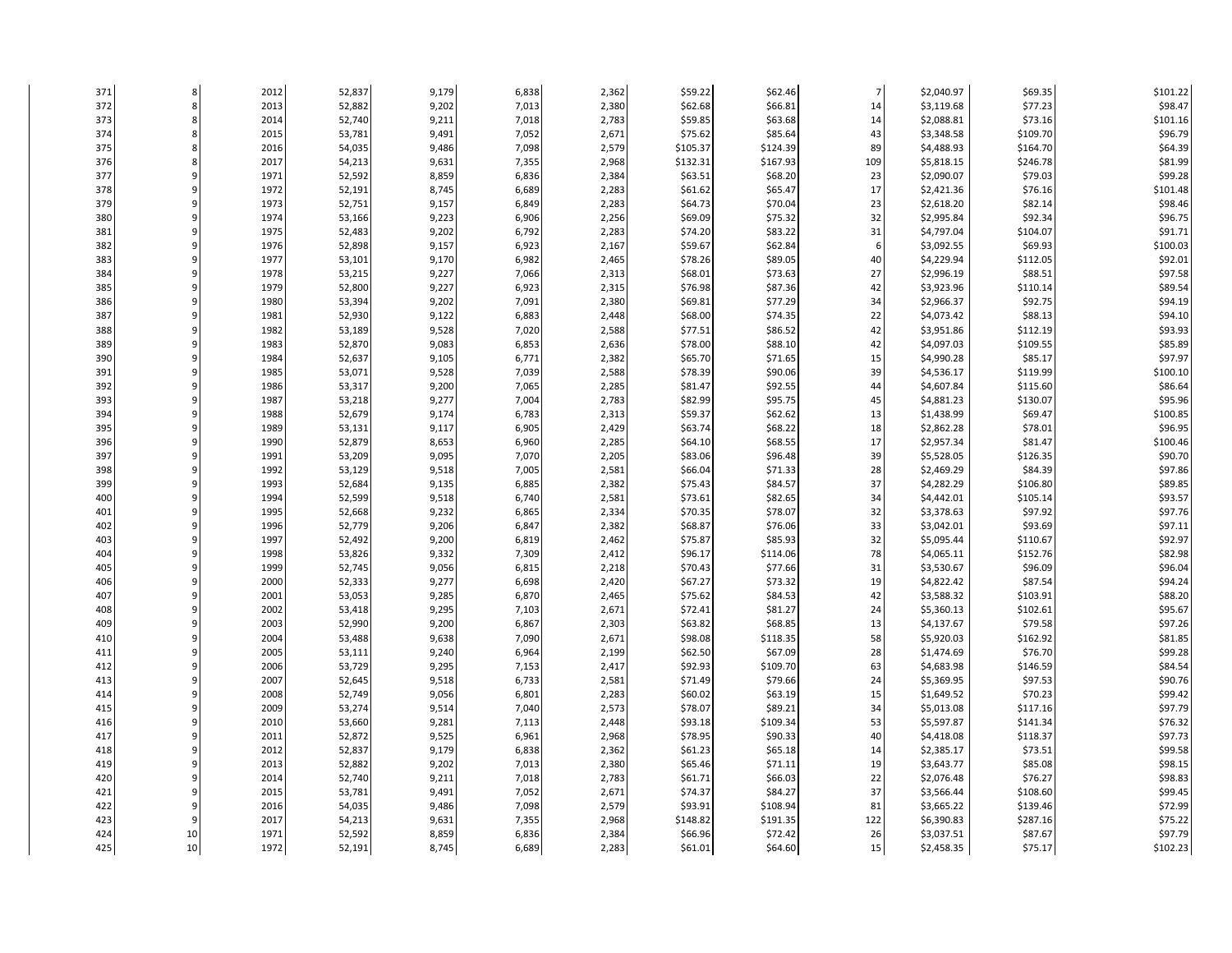| 426 | 10       | 1973 | 52,751 | 9,157 | 6,849 | 2,283 | \$64.64  | \$70.05  | 17  | \$3,503.72 | \$84.04  | \$100.37 |
|-----|----------|------|--------|-------|-------|-------|----------|----------|-----|------------|----------|----------|
| 427 | 10       | 1974 | 53,166 | 9,223 | 6,906 | 2,256 | \$75.12  | \$83.76  | 34  | \$4,402.56 | \$104.06 | \$90.14  |
| 428 | 10       | 1975 | 52,483 | 9,202 | 6,792 | 2,283 | \$69.10  | \$76.44  | 24  | \$4,279.48 | \$94.49  | \$97.37  |
| 429 | 10       | 1976 | 52,898 | 9,157 | 6,923 | 2,167 | \$61.38  | \$65.12  | 11  | \$3,211.28 | \$74.27  | \$99.78  |
| 430 | 10       | 1977 | 53,101 | 9,170 | 6,982 | 2,465 | \$71.35  | \$78.04  | 32  | \$3,386.49 | \$93.32  | \$92.22  |
| 431 | 10       | 1978 | 53,215 | 9,227 | 7,066 | 2,313 | \$69.15  | \$74.97  | 32  | \$2,862.95 | \$91.12  | \$97.32  |
| 432 | 10       | 1979 | 52,800 | 9,227 | 6,923 | 2,315 | \$68.90  | \$75.67  | 28  | \$3,277.05 | \$91.96  | \$96.00  |
| 433 | 10       | 1980 | 53,394 | 9,202 | 7,091 | 2,380 | \$60.50  | \$63.95  | 18  | \$1,014.25 | \$71.44  | \$100.05 |
| 434 | 10       | 1981 | 52,930 | 9,122 | 6,883 | 2,448 | \$68.38  | \$74.75  | 24  | \$3,968.38 | \$88.46  | \$93.05  |
| 435 | 10       | 1982 | 53,189 | 9,528 | 7,020 | 2,588 | \$71.65  | \$78.79  | 37  | \$3,053.84 | \$98.04  | \$96.81  |
| 436 | 10       | 1983 | 52,870 | 9,083 | 6,853 | 2,636 | \$68.86  | \$75.32  | 30  | \$2,981.06 | \$90.36  | \$95.18  |
| 437 | 10       | 1984 | 52,637 | 9,105 | 6,771 | 2,382 | \$65.03  | \$70.60  | 12  | \$5,745.67 | \$84.36  | \$99.32  |
| 438 | 10       | 1985 | 53,071 | 9,528 | 7,039 | 2,588 | \$69.16  | \$75.84  | 29  | \$3,307.06 | \$93.67  | \$98.46  |
| 439 | 10       | 1986 | 53,317 | 9,200 | 7,065 | 2,285 | \$74.53  | \$82.88  | 29  | \$4,892.22 | \$101.38 | \$91.61  |
| 440 | 10       | 1987 | 53,218 | 9,277 | 7,004 | 2,783 | \$70.73  | \$77.98  | 41  | \$2,743.43 | \$98.38  | \$99.09  |
| 441 | 10       | 1988 | 52,679 | 9,174 | 6,783 | 2,313 | \$59.45  | \$62.49  | 10  | \$1,839.45 | \$69.22  | \$100.20 |
| 442 | 10       | 1989 | 53,131 | 9,117 | 6,905 | 2,429 | \$63.50  | \$67.78  | 17  | \$2,939.36 | \$77.44  | \$96.97  |
| 443 | 10       | 1990 | 52,879 | 8,653 | 6,960 | 2,285 | \$64.65  | \$69.35  | 20  | \$2,780.30 | \$82.08  | \$99.32  |
| 444 | 10       | 1991 | 53,209 | 9,095 | 7,070 | 2,205 | \$75.43  | \$84.35  | 26  | \$5,603.79 | \$105.08 | \$90.56  |
| 445 | 10       | 1992 | 53,129 | 9,518 | 7,005 | 2,581 | \$67.43  | \$73.58  | 22  | \$3,722.73 | \$89.14  | \$97.72  |
|     |          | 1993 |        |       |       |       | \$64.18  | \$68.85  | 24  | \$2,392.85 | \$81.13  | \$98.84  |
| 446 | 10<br>10 |      | 52,684 | 9,135 | 6,885 | 2,382 |          |          |     |            |          |          |
| 447 |          | 1994 | 52,599 | 9,518 | 6,740 | 2,581 | \$61.36  | \$65.71  | 13  | \$3,276.23 | \$77.50  | \$102.20 |
| 448 | 10       | 1995 | 52,668 | 9,232 | 6,865 | 2,334 | \$65.34  | \$70.95  | 20  | \$3,112.93 | \$84.83  | \$99.50  |
| 449 | 10       | 1996 | 52,779 | 9,206 | 6,847 | 2,382 | \$64.69  | \$69.58  | 21  | \$3,002.81 | \$83.44  | \$99.75  |
| 450 | 10       | 1997 | 52,492 | 9,200 | 6,819 | 2,462 | \$71.18  | \$79.70  | 31  | \$3,955.84 | \$99.68  | \$95.26  |
| 451 | 10       | 1998 | 53,826 | 9,332 | 7,309 | 2,412 | \$86.79  | \$100.71 | 64  | \$3,668.86 | \$131.55 | \$89.24  |
| 452 | 10       | 1999 | 52,745 | 9,056 | 6,815 | 2,218 | \$68.19  | \$74.22  | 24  | \$3,792.11 | \$89.61  | \$96.52  |
| 453 | 10       | 2000 | 52,333 | 9,277 | 6,698 | 2,420 | \$67.62  | \$73.81  | 28  | \$3,463.27 | \$92.82  | \$100.18 |
| 454 | 10       | 2001 | 53,053 | 9,285 | 6,870 | 2,465 | \$70.82  | \$77.76  | 37  | \$2,939.24 | \$93.30  | \$92.79  |
| 455 | 10       | 2002 | 53,418 | 9,295 | 7,103 | 2,671 | \$63.60  | \$68.59  | 24  | \$2,163.49 | \$80.26  | \$99.72  |
| 456 | 10       | 2003 | 52,990 | 9,200 | 6,867 | 2,303 | \$60.21  | \$63.52  | 8   | \$2,706.97 | \$71.04  | \$100.24 |
| 457 | 10       | 2004 | 53,488 | 9,638 | 7,090 | 2,671 | \$87.21  | \$102.61 | 53  | \$4,667.36 | \$138.41 | \$91.96  |
| 458 | 10       | 2005 | 53,111 | 9,240 | 6,964 | 2,199 | \$60.74  | \$64.53  | 20  | \$1,325.20 | \$72.73  | \$100.12 |
| 459 | 10       | 2006 | 53,729 | 9,295 | 7,153 | 2,417 | \$77.27  | \$87.56  | 40  | \$3,841.55 | \$110.55 | \$94.99  |
| 460 | 10       | 2007 | 52,645 | 9,518 | 6,733 | 2,581 | \$66.88  | \$73.65  | 18  | \$4,867.16 | \$87.84  | \$95.66  |
| 461 | 10       | 2008 | 52,749 | 9,056 | 6,801 | 2,283 | \$58.81  | \$61.72  | 11  | \$1,217.07 | \$68.33  | \$101.24 |
| 462 | 10       | 2009 | 53,274 | 9,514 | 7,040 | 2,573 | \$69.34  | \$76.27  | 31  | \$3,033.01 | \$94.99  | \$100.48 |
| 463 | 10       | 2010 | 53,660 | 9,281 | 7,113 | 2,448 | \$83.68  | \$96.26  | 27  | \$7,811.38 | \$122.49 | \$84.96  |
| 464 | 10       | 2011 | 52,872 | 9,525 | 6,961 | 2,968 | \$88.96  | \$104.98 | 43  | \$6,196.65 | \$144.54 | \$96.27  |
| 465 | 10       | 2012 | 52,837 | 9,179 | 6,838 | 2,362 | \$58.59  | \$61.52  | 6   | \$1,697.78 | \$68.26  | \$101.88 |
| 466 | 10       | 2013 | 52,882 | 9,202 | 7,013 | 2,380 | \$63.67  | \$68.58  | 11  | \$4,843.89 | \$80.03  | \$97.85  |
| 467 | 10       | 2014 | 52,740 | 9,211 | 7,018 | 2,783 | \$58.32  | \$61.42  | 5   | \$3,101.45 | \$69.08  | \$101.59 |
| 468 | 10       | 2015 | 53,781 | 9,491 | 7,052 | 2,671 | \$79.89  | \$91.68  | 36  | \$5,103.13 | \$119.86 | \$92.48  |
| 469 | 10       | 2016 | 54,035 | 9,486 | 7,098 | 2,579 | \$95.13  | \$110.73 | 83  | \$3,726.15 | \$141.57 | \$71.94  |
| 470 | 10       | 2017 | 54,213 | 9,631 | 7,355 | 2,968 | \$126.50 | \$158.81 | 112 | \$5,220.00 | \$230.01 | \$80.72  |
| 471 | $11\,$   | 1971 | 52,592 | 8,859 | 6,836 | 2,384 | \$69.93  | \$76.24  | 26  | \$3,979.46 | \$93.92  | \$95.68  |
| 472 | $11\,$   | 1972 | 52,191 | 8,745 | 6,689 | 2,283 | \$62.49  | \$66.53  | 20  | \$2,354.10 | \$78.55  | \$101.70 |
| 473 | 11       | 1973 | 52,751 | 9,157 | 6,849 | 2,283 | \$76.11  | \$85.93  | 34  | \$4,719.84 | \$110.33 | \$92.19  |
| 474 | 11       | 1974 | 53,166 | 9,223 | 6,906 | 2,256 | \$81.85  | \$92.83  | 42  | \$4,956.58 | \$119.90 | \$88.37  |
| 475 | $11\,$   | 1975 | 52,483 | 9,202 | 6,792 | 2,283 | \$68.73  | \$75.31  | 31  | \$3,196.51 | \$94.03  | \$98.69  |
| 476 | $11\,$   | 1976 | 52,898 | 9,157 | 6,923 | 2,167 | \$63.05  | \$67.38  | 11  | \$4,304.65 | \$77.82  | \$98.58  |
| 477 | 11       | 1977 | 53,101 | 9,170 | 6,982 | 2,465 | \$77.02  | \$86.18  | 51  | \$3,108.83 | \$105.89 | \$88.47  |
| 478 | 11       | 1978 | 53,215 | 9,227 | 7,066 | 2,313 | \$71.07  | \$77.94  | 26  | \$4,018.62 | \$97.21  | \$98.14  |
| 479 | 11       | 1979 | 52,800 | 9,227 | 6,923 | 2,315 | \$78.17  | \$87.84  | 52  | \$3,323.07 | \$113.61 | \$91.20  |
| 480 | $11\,$   | 1980 | 53,394 | 9,202 | 7,091 | 2,380 | \$67.56  | \$73.94  | 25  | \$3,149.58 | \$88.35  | \$96.44  |